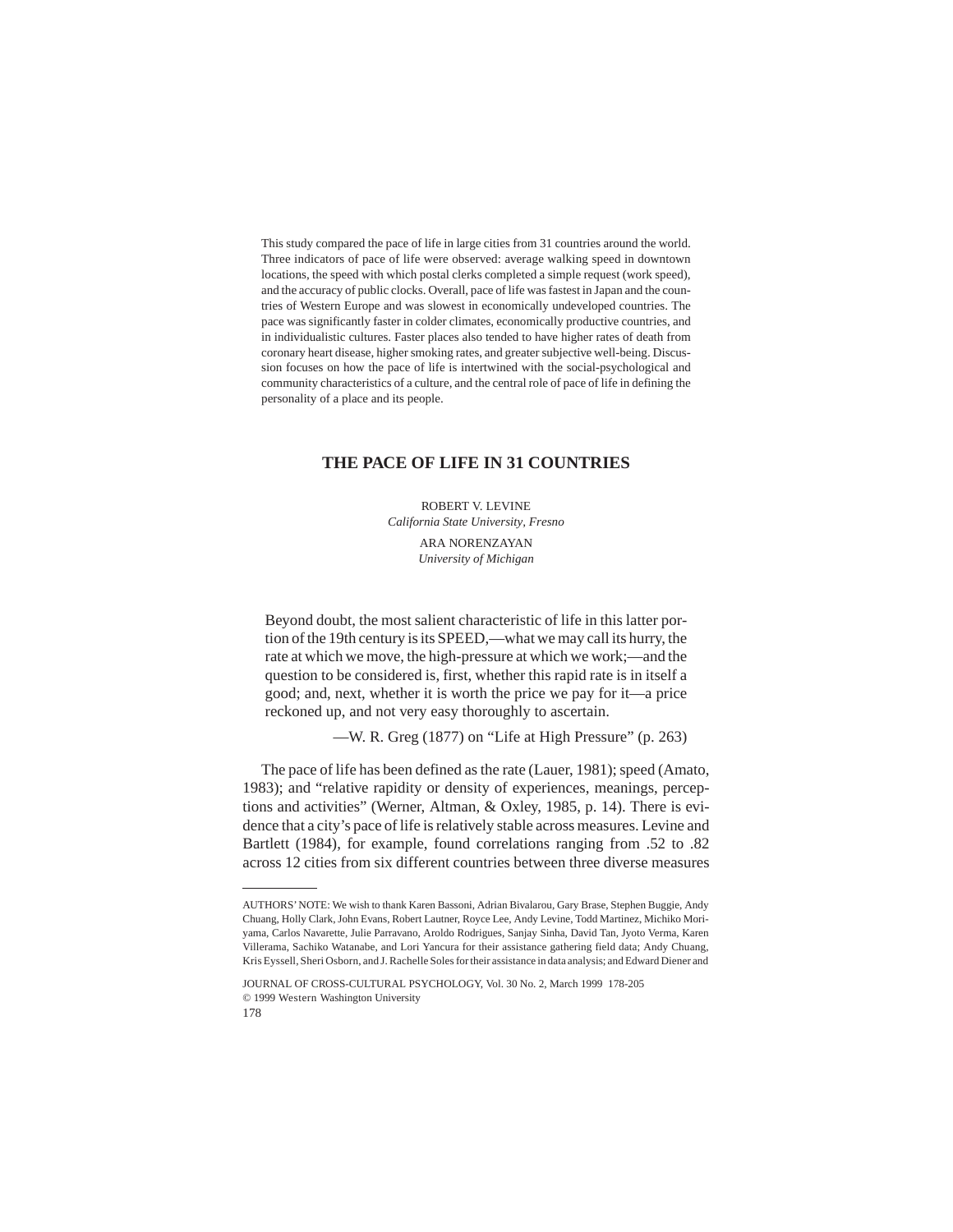of the pace of life—walking speed, work speed among postal clerks, and accuracy of bank clocks.

Several studies have demonstrated strong and consistent differences in the overall pace of life of cities both within and between countries (e.g., Amato, 1983; Bornstein, 1979; Bornstein & Bornstein, 1976; Buggie, 1993, 1994; Levine & Bartlett, 1984; Levine, West, & Reis, 1980; Lowin, Hottes, Sandler, & Bornstein, 1971; Walmsley & Lewis, 1989; Wirtz & Ries, 1992; Wright, 1961). Fewer studies have attempted to explain these intercity differences. In those studies that have, virtually all have focused on the single factor of population size. For example, Bornstein and Bornstein (1976) observed a strong positive relationship between population size and the average walking speed of pedestrians across a sample of 15 cities and towns in six countries in Europe, Asia, and North America; Bornstein (1979) later replicated this finding in a sample of six more cities in Europe and the United States. Amato (1983) found that population size was significantly related to both walking speed and a measure of work speed (the speed of betel nut transactions in open market places) in a large city compared to small towns in New Guinea. Levine and Bartlett (1984) found generally faster walking speeds and more accurate timepieces in large versus medium-sized cities in six different countries. Overall, then, there is substantial evidence that bigger cities tend to have faster tempos.

Population size, however, is only one of many qualities that define the character of a city and that distinguish cities from each other (e.g., Cutter, 1985; Krupat & Guild, 1980; Levine, Miyake, & Lee, 1989). Strauss has argued that "the entire complex of urban life can be thought of as a person rather than a distinctive place, and the city can be endowed with a personality of its own" (cited in Krupat & Guild, 1980, p. 21). Explaining why some cities move faster than others requires an understanding of some of the complexity of cities' "personalities" beyond simply the size of their populations. A few previous pace-of-life studies (most notably, Bornstein, 1979) have discussed multiple explanations for the pace of places. With the single exception of Levine, Lynch, Miyake, and Lucia's (1990) investigation of the pace of life in 36 U.S. cities, however, these studies have ignored the larger constellation of community characteristics that are related to its pace of life. What factors, other than population size, might predict differences in the pace of life?

Harry Triandis for generously sharing their data. We thank Michael Bond, Connie Jones, Richard Nisbett, Aroldo Rodrigues, Lynnette Zelezny, and anonymous reviewers for their comments on earlier drafts of this article. This project was partially supported by a grant from the School of Natural Sciences, California State University, Fresno. Reprint requests should be sent to Robert V. Levine, c/o Department of Psychology, California State University, Fresno, CA 93740-0011; e-mail: robertle@csufresno.edu.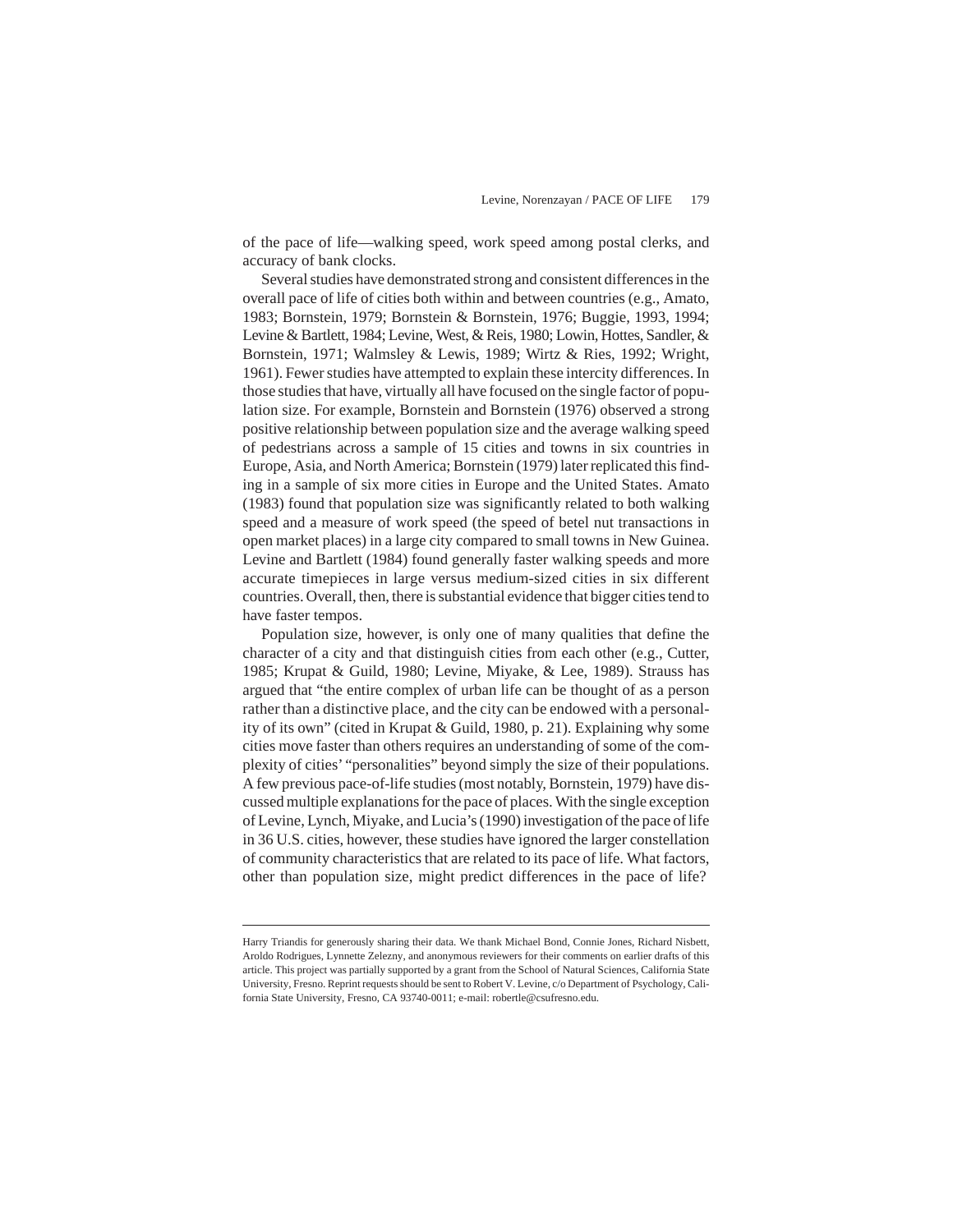Furthermore, what are the consequences of a community's pace of life for the well-being of its residents?

In large part, the lack of systematic assessment of other (than population size) explanations of community-level differences in pace of life may be a by-product of sampling shortcomings. All but Levine et al.'s (1990) 36-city study and (marginally, at least) Bornstein and Bornstein's (1976) 16-city study have been limited to convenience samples of a few readily testable large and small communities. To compare multiple predictors of tempo at the city level, however, it is necessary to treat each city as the unit of analysis in a correlational-type design. By treating each city as a single *n*, their paceof-life scores can then be correlated with other available community characteristics, for example, community-level data reflecting population attributes, economics, and social-psychological qualities. These correlational analyses, however, require testing considerably more "subjects" (i.e., cities) than have most previous studies.

Furthermore, the two earlier studies that had tested large numbers of cities were focused on six countries in Europe in one case (Bornstein & Bornstein, 1976) and on cities solely in the United States in the other (Levine et al., 1990). Because there is relative homogeneity in the economic and social makeup of these cities—compared to the larger range of international differences—these did not present strong tests of the validity of multiple predictors. Certainly, they do not allow for strong tests of the relationship of cultural values to the pace of life.

### **THE PRESENT STUDY**

The present study compared three indicators of the pace of life in a sample of large cities in 31 countries. The study had three main goals: first, to investigate differences in the pace of life across large cities in a wide range of countries; second, to examine which community characteristics best predict these differences; and third, to explore the consequences of the pace of life for the well-being of individuals and their communities.

The study focused on a large city—in most cases, the largest—in each country. There were several reasons for this choice. First, for practical reasons, it would have been difficult to carry out the field experiments in small places in some countries. Second, although no single city represents the entirety of a country, it seemed that the largest cities in each country would be best matched for purposes of making meaningful cross-national comparisons. Third, there is a strong population movement to large cities on an international scale. It is estimated that more than half of the world's population will be living in urbanized areas within the next decade (Gottdiener,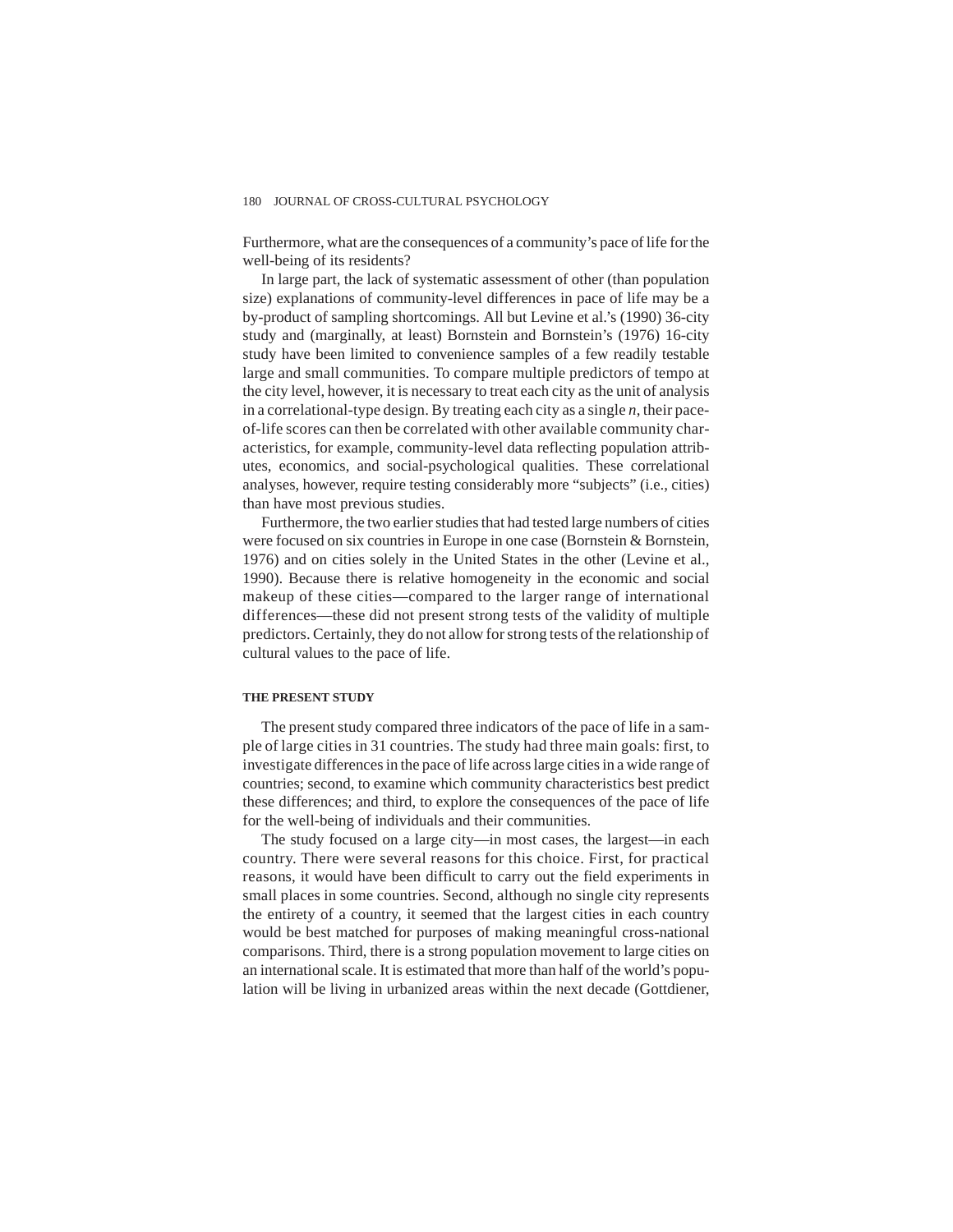1994). Fourth, many more statistics reflecting community characteristics are available for large cities in each country than there are for nonmetropolitan areas.

Little theoretical attention has been paid to the question of how the pace of life is related to other community characteristics. Given the lack of a strong theory, the focus of the present study was to explore relationships between pace and a number of other social variables not previously studied. Rather than testing a single model or theory, our goal was to discover clusters of regularities in the socioeconomic patterns of cultures that relate to the pace of life. As a beginning, the present study drew on Hoch's (1976) theory concerning the relationship between economic factors and the pace of life. Hoch argues that the population density of large cities drives up the prices of land and other goods. These economic demands require that people use their time more efficiently so that greater economic value is assigned to people's time, which, in turn, leads to a faster pace of life. Conversely, of course, a faster pace of life will in itself tend to produce more vital economies.

#### **PREDICTORS OF PACE**

Using Hoch's economic model as a starting point, a series of hypotheses concerning the relationship of the pace of life to other community variables were developed. The first four of these hypotheses concerned the community characteristics that are predictors of the pace of life.

*Hypothesis 1: Economic vitality: The more vital a city's economy, the faster its pace of life*. To test the economic hypothesis, three indicators of economic vitality were examined. First, as a measure of the economic vitality of the country as a whole, we looked at the relationship of pace of life to each country's gross domestic product (GDP) per capita. Next, as an indicator of the economic well-being that is experienced by the average citizen, we examined what is known as purchasing power parity (PPP). This is an estimate of how much the average income earned in each country is capable of purchasing. Finally, as an estimate of how well people are able to fulfill their minimum physiological needs, the average caloric intake of each nation was examined.

*Hypothesis 2: Climate: Hotter places are slower*. The popular, but mostly untested, stereotype that the pace of life is slower in warmer climates may be predicted from two perspectives. First, according to economic theory, if the pace of life is driven by a need for consumer goods, it may be argued that people in warmer climates, who require fewer and less costly belongings—fewer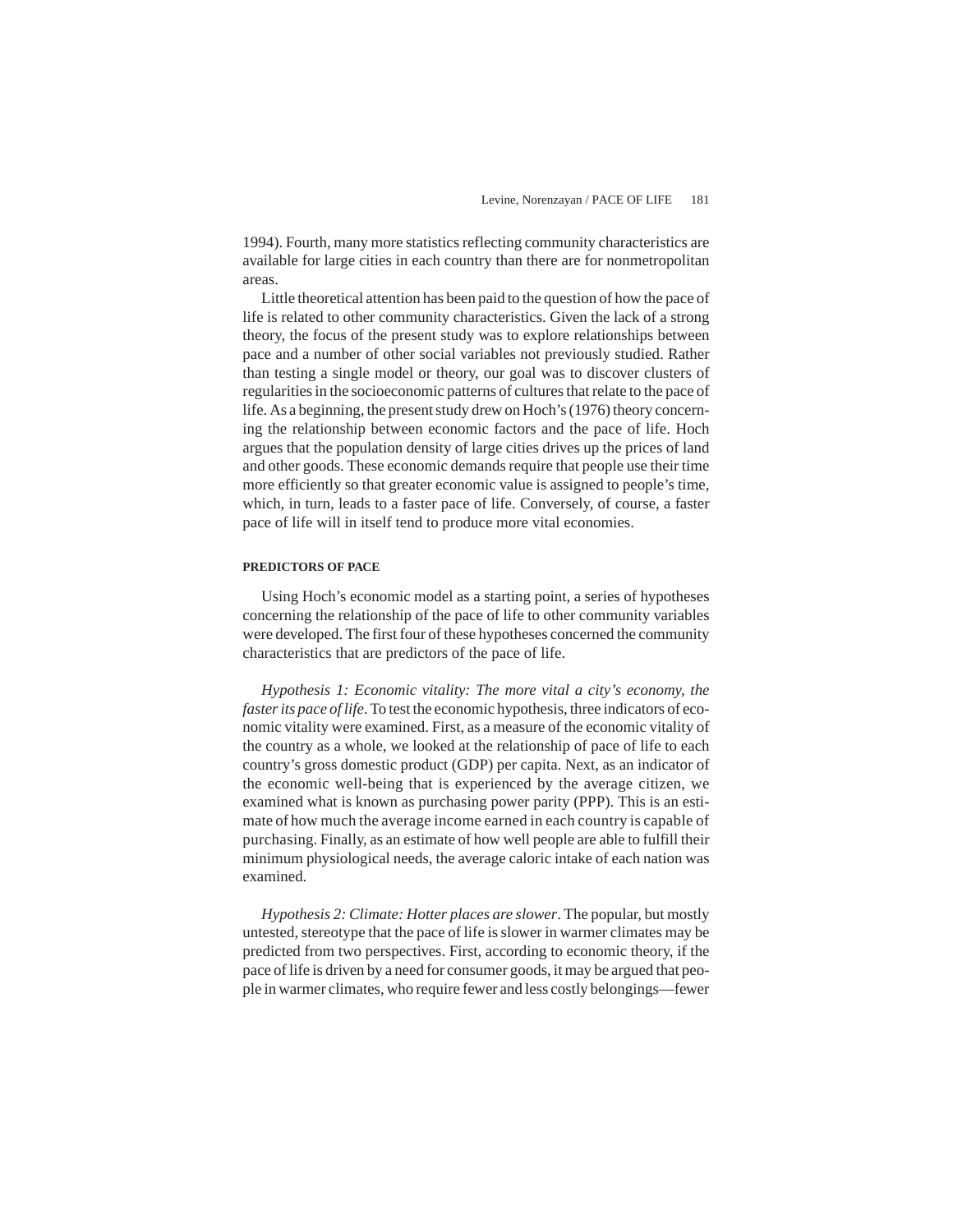clothes, simpler homes—should have less need for making every moment productive, leading to less value placed on people's time, resulting in a slower pace of life. Second, a relationship between climate and the pace of life might also be predicted from an ergonomic perspective. A rapid pace of life requires more energy, and people in warmer climates have less physical energy in general (Bornstein, 1979; Levine, 1988). There is, in fact, some evidence that people within the same city walk faster when the temperature is cooler (Hoel, 1968; Rotton, 1985). No studies, however, have determined whether the pace of life differs between cities with different climates.

*Hypothesis 3: Cultural values: Individualistic cultures are faster than those emphasizing collectivism*. It was predicted that a culture's basic value system would be related to its pace of life. We focused on what many crosscultural psychologists believe to be the most important construct for explaining the social patterns of cultures: individualism versus collectivism. Roughly, individualistic societies are characterized by an orientation to the individual and their nuclear family, whereas collectivistic societies give highest priority to the welfare of one or more larger collectives (Triandis, 1995). (For a discussion of subtypes of individualism-collectivism, see Singelis, Triandis, Bhawuk, & Gelfand, 1995.)

Triandis (1995) argues that a major antecedent of individualism is affluence, which we have argued is both a precursor to, and consequence of, a rapid pace of life. Compared with collectivist cultures, individualistic ones put more emphasis on individual achievement than on affiliation. Because an emphasis on individual achievement requires a greater concern with time than one that focuses on social affiliation, we predicted that individualistic countries would have a faster pace of life than those that place greater emphasis on the well-being of the collective.

*Hypothesis 4: Population size: Bigger cities have faster paces*. This fourth predictor of the pace of life, which follows directly from Hoch's economic theory, was only minimally retested in the present study. As discussed above, this hypothesis has received substantial empirical support in previous studies. Most of the studies that have looked at the relationship between population size and pace have had a large range of city sizes, ranging from under 29,000 to up to more than 1 million. In our study, in contrast, 23 of the 28 cities (population sizes were unavailable for three cities in our sample) had populations of more than 1 million. Our sample, therefore, does not allow an adequate test of the population-pace hypothesis as construed by past research on this topic. The present data did, however, allow us to examine to what extent this relationship is constrained by a critical cutoff point in population size.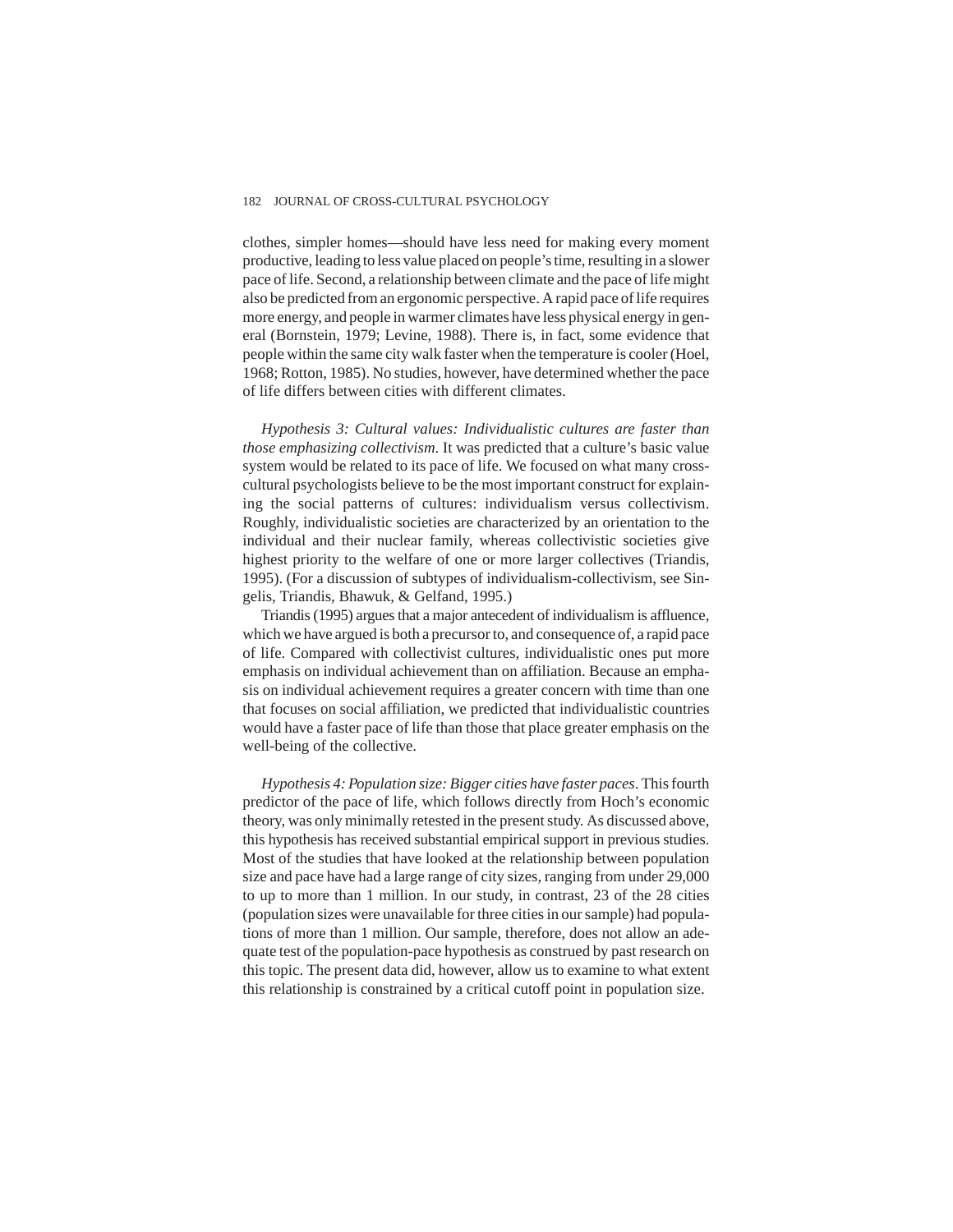### **PACE AND WELL-BEING**

The next three hypotheses focused on the consequences of the pace of life for physical and psychological well-being.

*Hypothesis 5: On the whole, faster places have higher rates of death from coronary heart disease*. Perhaps no single physical disease has been so associated with the temporal demands of industrialization as coronary heart disease. More than a century ago, Greg (1877) commented that

the anxiety to be on time, the hurrying pace—often the running to catch trains (which are punctual in starting, whatever they may be in arriving)—cause a daily wear and tear, as well as accelerated action of the heart, of which, in a few months or years, most of us become unpleasantly conscious, and which, as we all know, sometimes have a fatal and sudden termination. (pp. 267-268)

The association between economic stressors, time urgency, and coronary heart disease has been perhaps best described by the Type A behavior pattern. The original concept of the Type A personality proposed a global pattern of behaviors that predispose individuals to coronary heart disease (CHD). The core elements of this Type A pattern include extremes of aggressiveness, easily aroused hostility, competitive achievement striving, and a chronic sense of time urgency—the perpetual struggle to achieve a great many goals in a short period of time (e.g., Friedman & Rosenman, 1974). From this, it might be hypothesized that faster places will have higher rates of CHD.

There is considerable controversy, however, about the relationship of time urgency to CHD. A number of subsequent researchers have presented evidence that "hostility-anger" may be the single toxic element of the global Type A pattern. They argue that the other Type A behaviors, including time urgency, are unrelated to CHD (see, e.g., reviews by Booth-Kewley & Friedman [1987] and Matthews [1988]). Nonetheless, recent studies have found that scores on time urgency are just as strong or even stronger predictors of CHD as are hostility-anger scores taken alone. Friedman and Ghandour (1993), for example, found that the symptoms, traits, and psychomotor signs of time urgency were a better predictor of CHD in a sample of patients than were hostility scores; in addition, time urgency scores were almost as efficient in predicting CHD as were total scores on a global Type A measure. (See Friedman, Fleischman, & Price, 1996, for a review of articles suggesting that time urgency may be more important than hostility for predicting CHD.)

Virtually all Type A-CHD studies have measured time urgency by individual self-reports, either with questionnaires or structured interviews.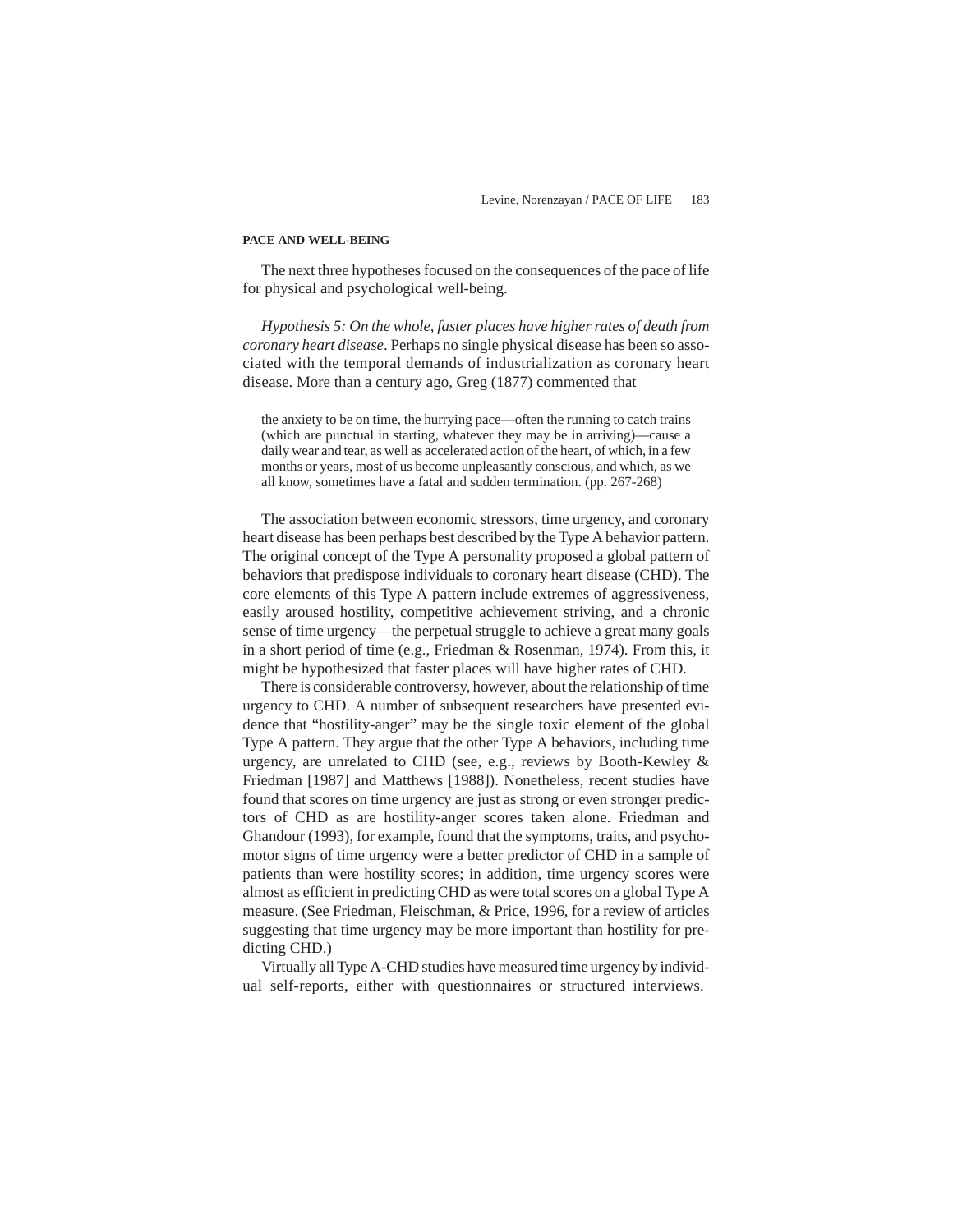Examining the relationship between the pace of life and CHD at the level of the city offers a different perspective to the Type A debate. The single previous study to do this was Levine et al.'s (1990) 36-city U.S. study, which found a significant relationship (*r* = .51) between a city's overall pace of life and its rate of death from CHD. The present study was designed to see if this relationship would replicate at the more heterogeneous international level.

*Hypothesis 6: Smoking rates are higher in faster places*. From the economic hypothesis, we might also predict that people in faster places will have a tendency to engage in unhealthy behaviors. Levine et al. (1990) theorized that the higher CHD rates in faster places that emerged in their 36-city study may result from a tendency for people in time-urgent environments, who are presumably under greater stress to achieve, to engage in unhealthy behaviors. They hypothesized that one of these stress-related behaviors is cigarette smoking, which is a well-established risk factor for the development of CHD. Although statistics concerning smoking rates were not available for all of the 36 cities in their sample, Levine et al. found preliminary support for the smoking hypothesis when comparing regions: Smoking rates and CHD rates were highest and the pace of life was fastest in the northeast, followed in order by cities in the north central, south, and western regions. The present study offered a further test of this hypothesis, at the international level.

*Hypothesis 7: People in fast places have greater subjective well-being*. This hypothesis concerns a direct measure of psychological well-being: ratings of how happy and/or satisfied people are with their lives. To assess subjective well-being (SWB), we drew on previous large-scale surveys of happiness and life satisfaction that have been conducted within a number of countries. These survey data were available for 15 of the 31 countries in our study, which allowed at least a preliminary test of the happiness question.

Two diametrically opposed predictions about the relationship of pace to SWB may be derived from the economic hypothesis. On one hand, if economic vitality leads to temporal stress, should not the same stressors that lead to physically destructive behaviors like cigarette smoking also detract from general psychological well-being? This would lead to the prediction that a slow pace of life makes for happier people.

On the other hand, the opposite prediction follows from the wellestablished empirical finding that economic productivity is highly related to SWB, both at the level of nations and of individuals. A recent 55-nation study by Diener, Diener, and Diener (1995), for example, found high correlations between national life satisfaction and a wide range of national economic indicators, including per capita GDP, purchasing power, and the fulfillment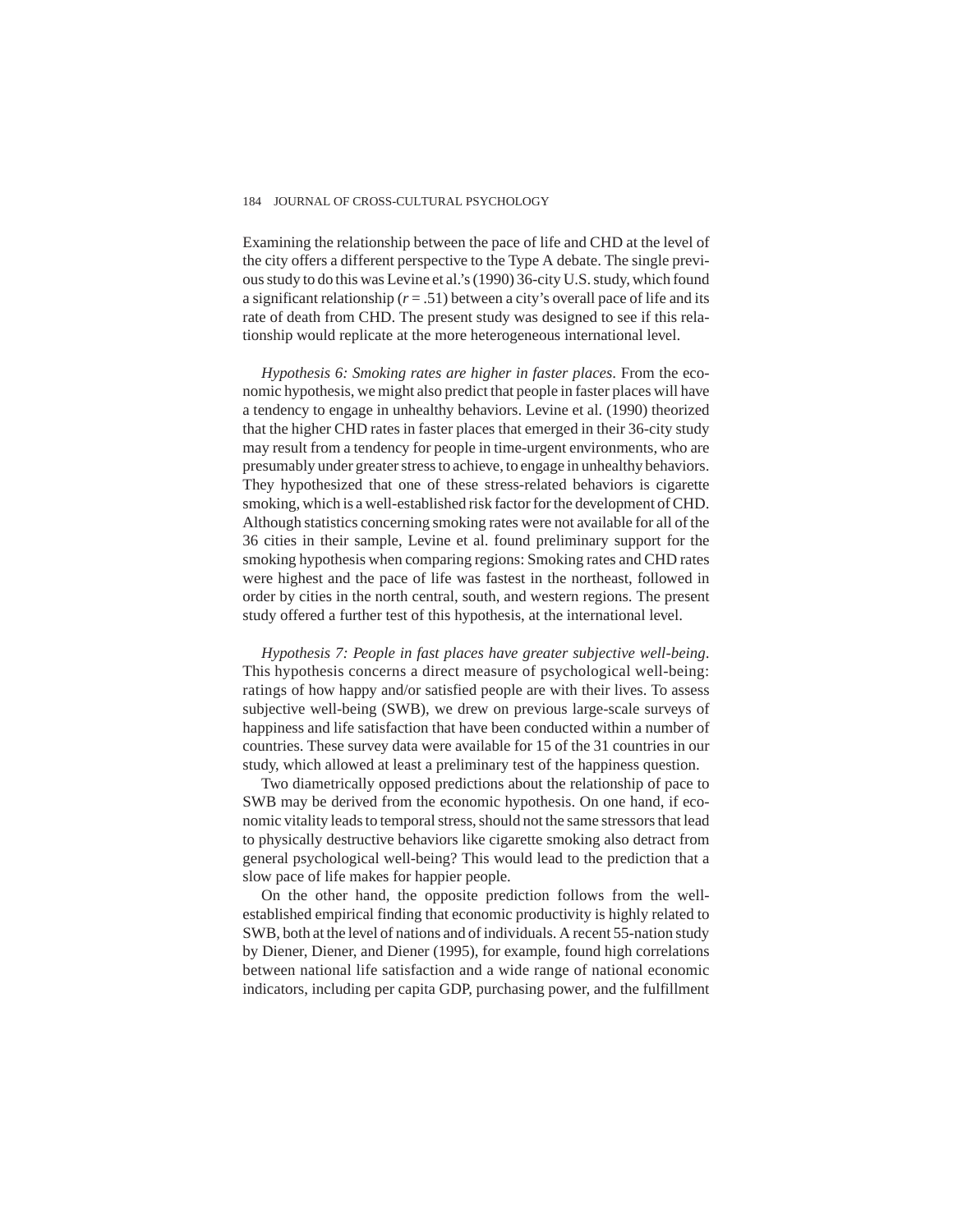of basic needs. Because our basic hypothesis is that the pace of life is positively related to economic vitality, this economic argument would predict a positive relationship between the pace of life and SWB.

## **METHOD**

## **OVERVIEW**

Three measures of the pace of life were sampled in large cities in 31 countries. These measures were correlated with statistics reflecting climate, economic well-being, individualism-collectivism, CHD, cigarette smoking, and life satisfaction for each city (when available) or country.

## **SUBJECTS (CITIES)**

The "subjects" in this study were large cities in each of 31 countries. The selection of countries was aimed at the widest possible sampling of the regions and cultures of the world. For practical reasons, however, subject selection was driven by convenience. Data collection at the various international sites was conducted by (a) interested, responsible students who were either traveling to foreign countries or returning to their home countries for the summer or (b) cross-cultural psychologists and their students in other countries who were willing to assist the authors. Although this method of subject selection was clearly less than random, the final list of countries did encompass a wide range of locales in North and South America, Europe, and Asia.

In most countries, data were collected in either the largest city or a rival major city: Amsterdam (the Netherlands), Athens (Greece), Bucharest (Romania), Budapest (Hungary), Dublin (Ireland), Frankfurt (Germany), Guanzhou (China), Hong Kong (Hong Kong), <sup>1</sup> Jakarta (Indonesia), London (England), Mexico City (Mexico), Nairobi (Kenya), New York City (United States), Paris (France), Prague (Czech Republic), Rio de Janeiro (Brazil), Rome (Italy), San Jose (Costa Rica), San Salvador (El Salvador), Seoul (South Korea), Singapore (Singapore), Sofia (Bulgaria), Stockholm (Sweden), Taipei (Taiwan), Tokyo (Japan), Toronto (Canada), and Vienna (Austria). In four other countries, again for reasons of convenience, the observations were made in more than one city: In Poland, data were collected in Wroclaw, Lodz, Poznan, Lublin, and Warsaw. In Switzerland, measures were taken in both Bern and Zurich. In Syria and Jordan, most observations were made in the capital cities of Damascus and Amman, but some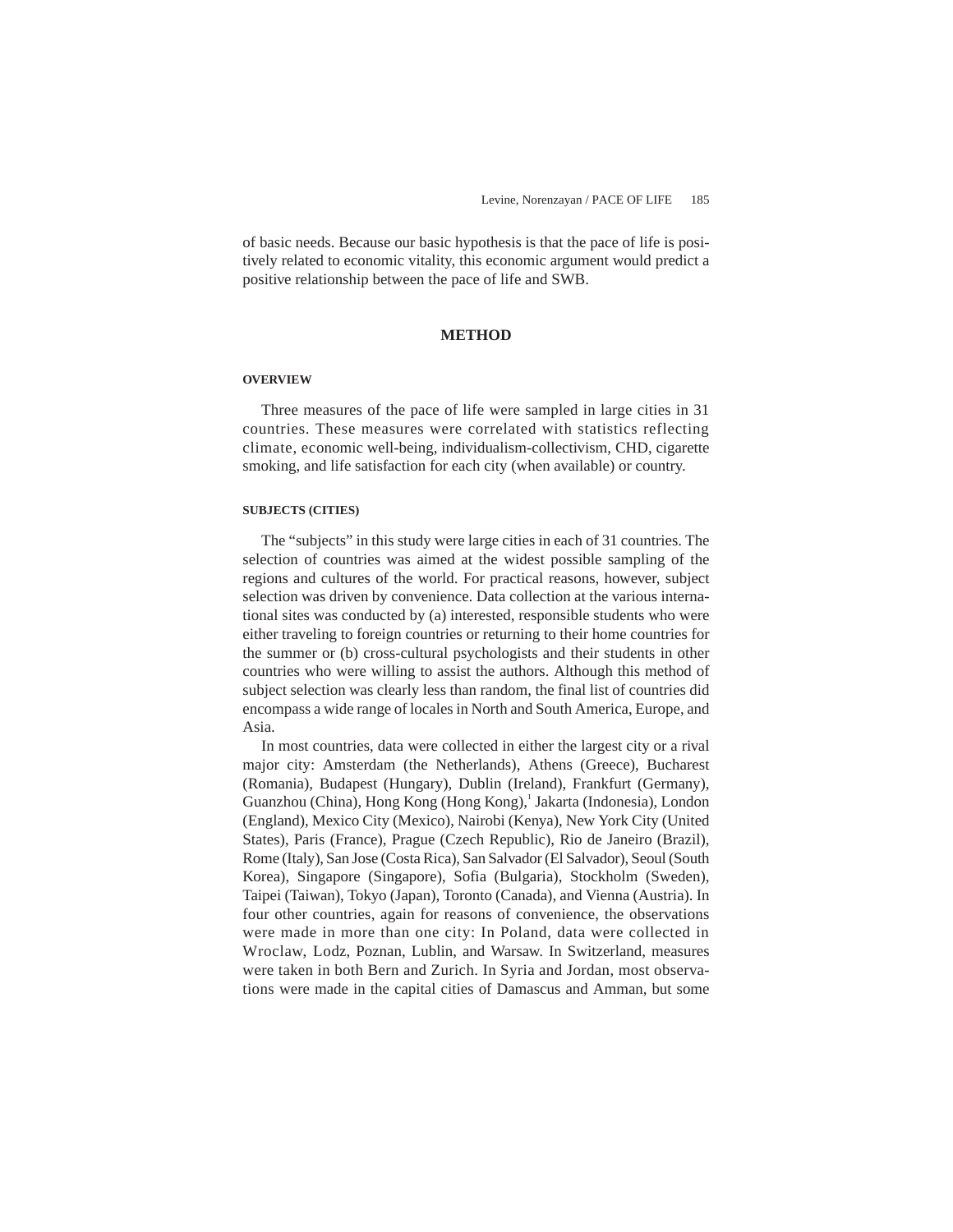were done in secondary population centers. In each of these cases, data from the different cities were combined for that country, after testing for cross-city differences.

## **PROCEDURE**

Three indicators of the pace of life were measured in each country. These measures demonstrated minimal experimenter effects in two previous studies (Levine & Bartlett, 1984; Levine et al., 1990). All measures were taken during a warm summer month between 1992 and 1995. The three measures were the following:

*Walking speed*. Male and female walking speed over a distance of 60 feet was measured in at least two locations in main downtown areas in each city. Measurements were taken during main business hours on clear summer days. All locations were flat, unobstructed, had broad sidewalks, and were sufficiently uncrowded to allow pedestrians to move at potentially maximum speeds. To control for the effects of socializing, only pedestrians walking alone were used. Children, individuals with obvious physical handicaps, and window-shoppers were not timed. Thirty-five men and 35 women were timed in most cities.

*Postal speed*. As a sample of work speed, the time it took postal workers to complete a standard request for stamps was measured in each country. Postal clerks at randomly selected post offices in each city were handed a note (to minimize experimenter effects) in the native language, written by a native speaker, requesting one stamp of a commonly used small denomination. Along with this note, the clerk was given a denomination of paper currency that required change in both coins and paper. In the United States, for example, the clerk was handed a \$5 bill with a request for one 32-cent stamp. The experimenter in each city was a neatly dressed native or native-appearing man or woman. The dependent measure was the time elapsed between the passing of the note and completion of the request. A minimum of eight postal clerks were approached in each city.

*Clock accuracy*. As a sample of concern with clock time, the accuracy of 15 clocks, in randomly selected downtown banks, were checked in each country. The criterion for the correct time was that reported by the telephone company.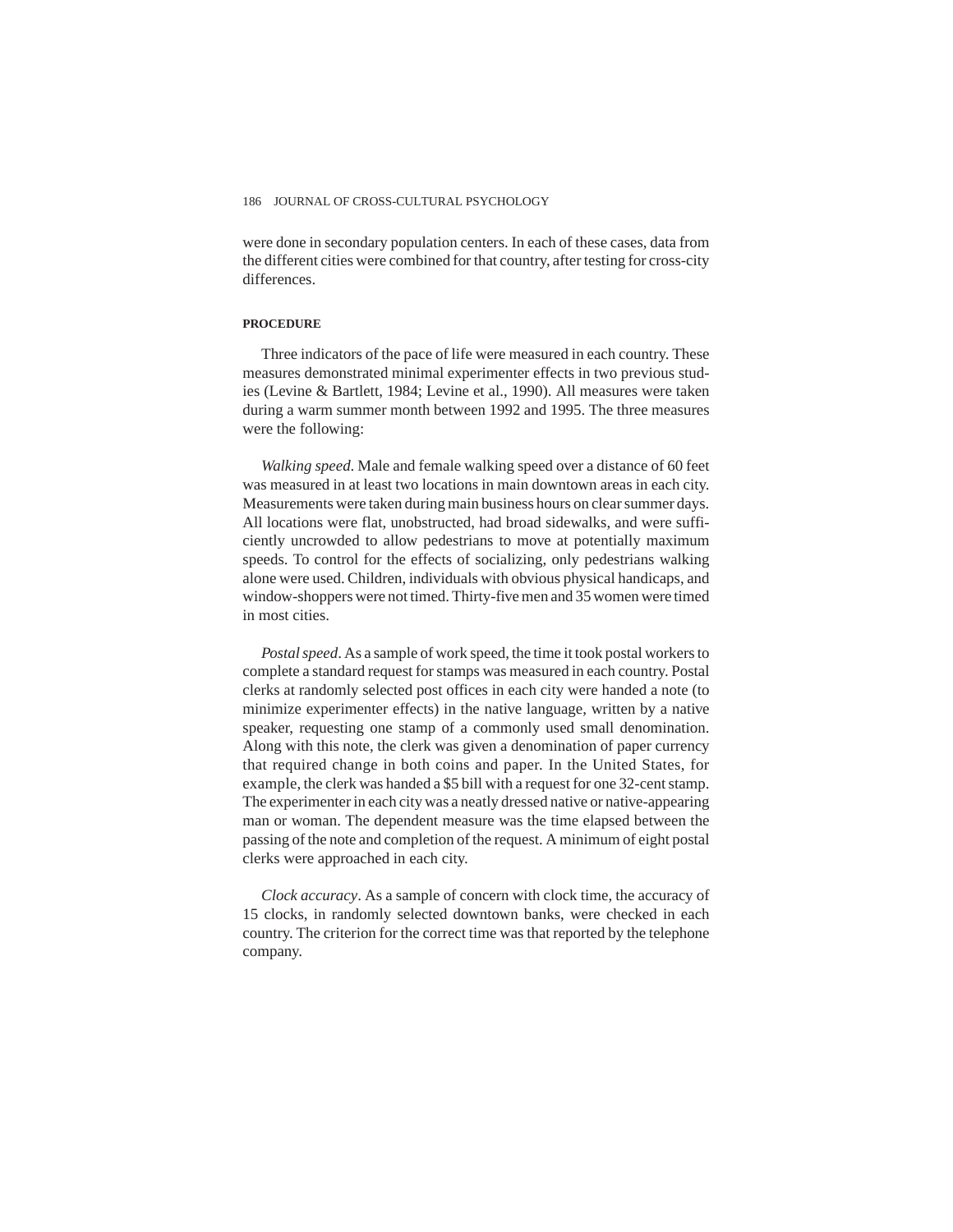## **EXPERIMENTERS**

A total of 19 experimenters (11 male, 8 female), most often working individually, each collected data in one or more of the cities. All experimenters were college age, from the native country, or able to "pass" as natives, and dressed neatly and casually.

Several steps were taken to ensure standardization and to minimize experimenter effects. First, all experimenters received both a detailed instruction sheet and on-site field training in procedures for subject selection, observation, and timing. The first author oversaw all such training. Second, two of the measures were unobtrusive (walking speed and clock accuracy). For postal clerk speed, steps were taken to ensure maximum standardization of experimenters' behaviors; in particular, to eliminate the effects of experimenters' talking speed and style, transactions were conducted with notes. Third, techniques were used that ensured that experimenters could not preselect participants ("blind" selection technique). Given the fact that most experimenters were responsible for data collection in only one or two countries, it was difficult to conclusively analyze for experimenter effects. As indicated earlier, however, our earlier studies with these measures indicated that, when provided the same experimenter training, experimenter effects were minimal. Finally, given that the data for each country in the present study were mostly gathered by different experimenters, the clear trends for consistent regional differences that are described in the Results section would argue that any experimenter differences were not a dominant factor in the overall results.

## **COMMUNITY VARIABLES**

*Climate*. Climate was measured by the average annual high temperature in each city (or, where more than one city was tested in a county, the average of their temperatures) (Conway & Liston, 1974; Wright, 1993). (Data for humidity and temperature-humidity indexes, which may be a more sensitive measure of climate, are not available for many international cities.)

*Economic indicators*. As described earlier, three economic measures, each measuring a different aspect of economic vitality, were used. First, as a measure of the economic health of the country as a whole, we examined each country's per capita GDP for 1993 (World Bank, 1994). Second, as an indicator of the economic well-being that is experienced by the average citizen,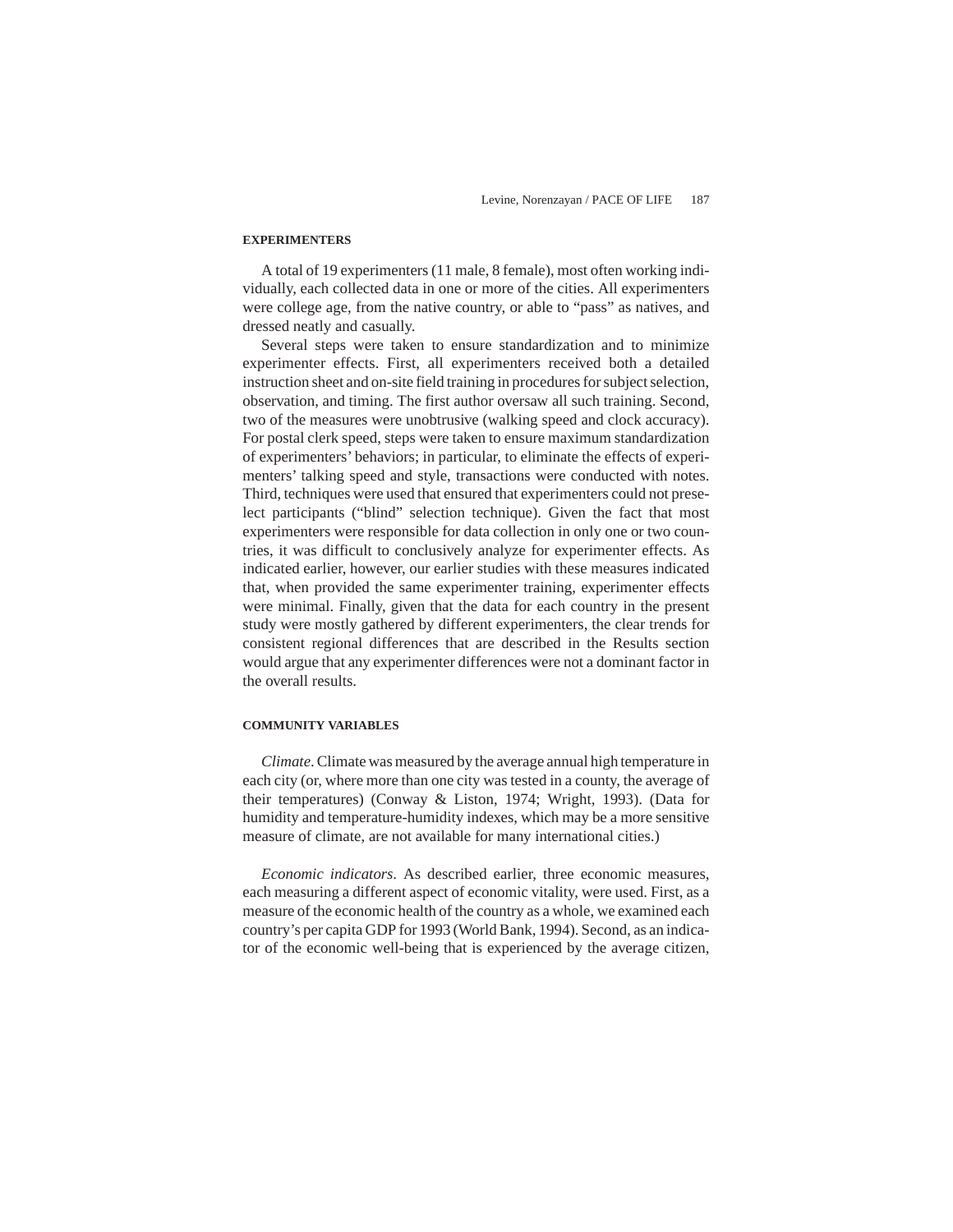estimates of what is known as PPP—how much the average income earned in each country is capable of purchasing—were extracted for the year 1993 (World Bank, 1994). Third, as an estimate of how well people are able to fulfill their minimum physiological needs, the average caloric intake of each nation for 1989 (the most recent available data) was examined (Wright, 1993).

*Individualism/collectivism*. Triandis rated each of the countries on a 1 to 10 scale, with 1 being the most collectivistic and 10 the most individualistic. Some of these ratings were reported by Diener et al. (1995); the remainder were obtained directly from Triandis (personal communications, February 19, 1994; January 9, 1995; and September 19, 1995). Triandis was blind to the data and hypotheses in this study. Although these ratings were developed somewhat subjectively, it should be noted that Diener et al. (1995) found a correlation of .83 between Triandis's collectivism ratings and Hofstede's (1980) empirically derived collectivism ratings. (Hofstede's ratings were not available for many of the countries in the present study.)

*Population size*. Although not a central hypothesis in this study (see above), the population of the metropolitan area for each city, for the year 1992, was taken from U.S. Bureau of the Census (1993) or, when not available from that source, from the United Nations (1992).

*CHD*. Rates of death from ischemic heart disease (the sum of deaths for acute myocardial infarction plus other ischemic heart diseases) for the latest available year were taken from the United Nations (1992). Data were available for 26 countries in the sample.

*Smoking rates*. Smoking statistics were taken from Nicolaides-Bouman, Wald, Forey, and Lee's (1993) compilation of cigarette-smoking statistics for 121 countries. Data reflect the percentage of manufactured cigarette consumption per adult (aged 15+), for men and women combined, in 1982-1983.

*SWB*. Veenhoven (1993) has compiled and integrated the results of a large number of previous national surveys of happiness and well-being. Many of these surveys varied in the phrasing of questions and/or response options. One survey, for example, asked respondents to rate how happy they were, offering three response options ranging from *very happy* to *not too happy*. Another survey asked people how satisfied they were with their lives, offering 11 response options varying from *very satisfied* to *not satisfied*. To calibrate the different surveys, Veenhoven asked a sample of expert researchers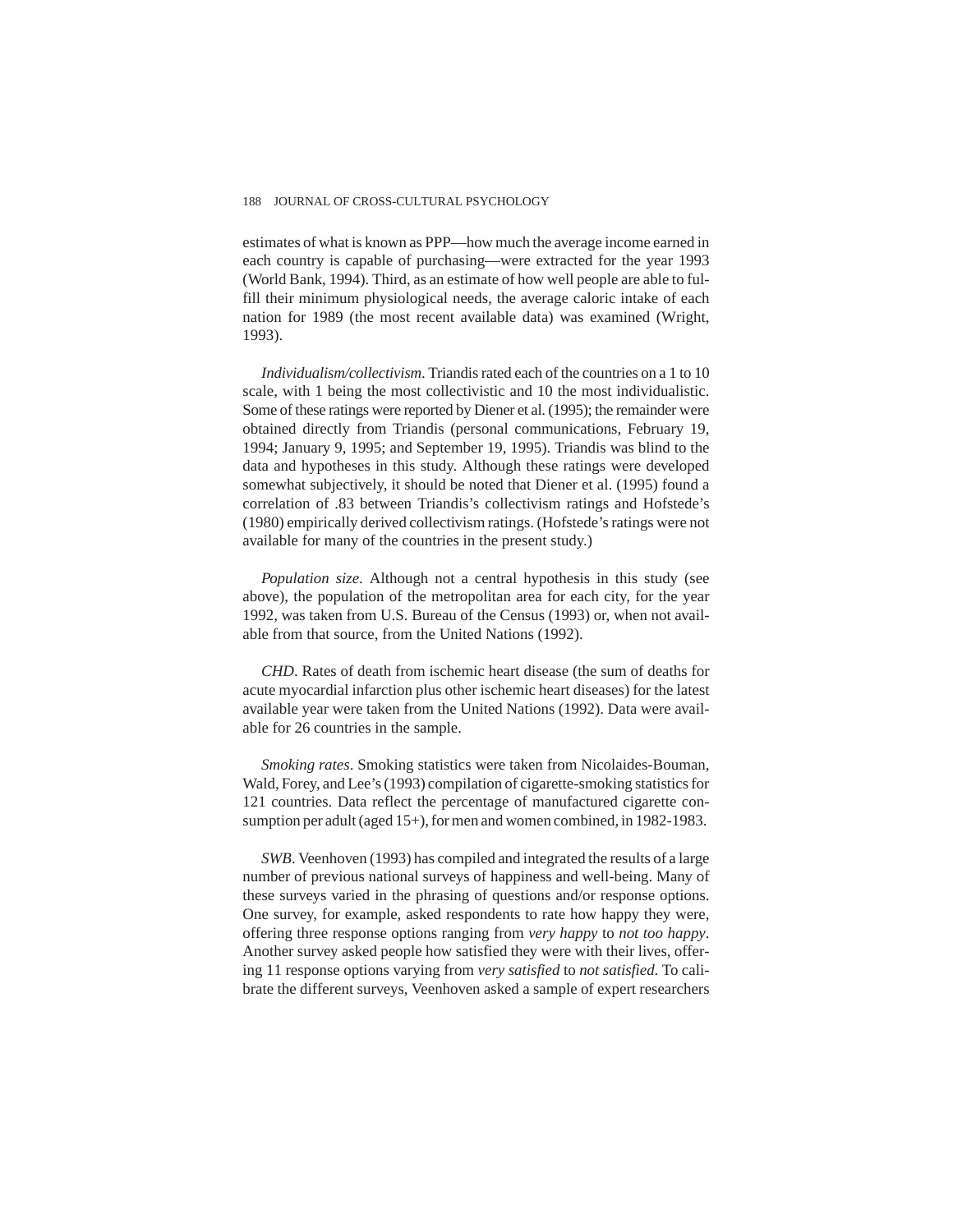in the area of SWB (persons working on the World Database of Happiness) to assign a value of 0 to 10 to each response option in each survey. This weighting process produced a 0 to 10 Thurstone value for the SWB of each country, based on the last (or only) survey conducted in that nation. These survey data were available for slightly less than one half  $(n = 15)$  of the nations in the present sample.

## **RESULTS**

Although multiple measurements were taken for each field measure in each city, it should be noted that for purposes of analysis, the 31 countries were treated as the unit of analysis. Each data point represents the mean of the sample for a given country.

## **OVERALL PACE-OF-LIFE INDEX**

For each country, the three measures of pace were converted to *z*-scores, which were then combined to produce an overall pace-of-life index. This overall index significantly correlated with each of its components (walking speed,  $r = .76$ ; post office speed,  $r = .80$ ; clock accuracy,  $r = .69$ ;  $df = 29$ ,  $p <$ .001 using a one-tailed test in all cases). Walking speed and post office speeds were more closely related to each other than either was to clock accuracy. The intercorrelations between the three pace measures were as follows: walking speed with post office speed:  $r = .48$ ,  $p < .01$ ; walking speed with bank clocks:  $r = .25$ ,  $p < .09$ ; bank clocks with post office speed:  $r = .32$ ,  $p < .04$  ( $df = 29$  in all cases). Although it may be questioned whether correlations of this magnitude warrant creation of an overall index, such an index appeared helpful for exploring some of the hypotheses and is included in the analyses.

### **RANKS**

The ranks and means for each country on each of the pace variables are shown in Table 1. It may be seen that Japan and the Western European countries (more precisely, the non-ex-Soviet bloc countries of Western Europe) had the fastest overall pace of life scores. Other than Japan, the 9 fastest countries were from Western Europe. Put another way, the 9 Western European countries all scored among the fastest 11 countries. Switzerland was the fastest country, based on consistently high rankings on each individual measure: The combined scores from Zurich and Bern ranked third in walking speed, second in postal times, and first in clock accuracy. The middle of the list was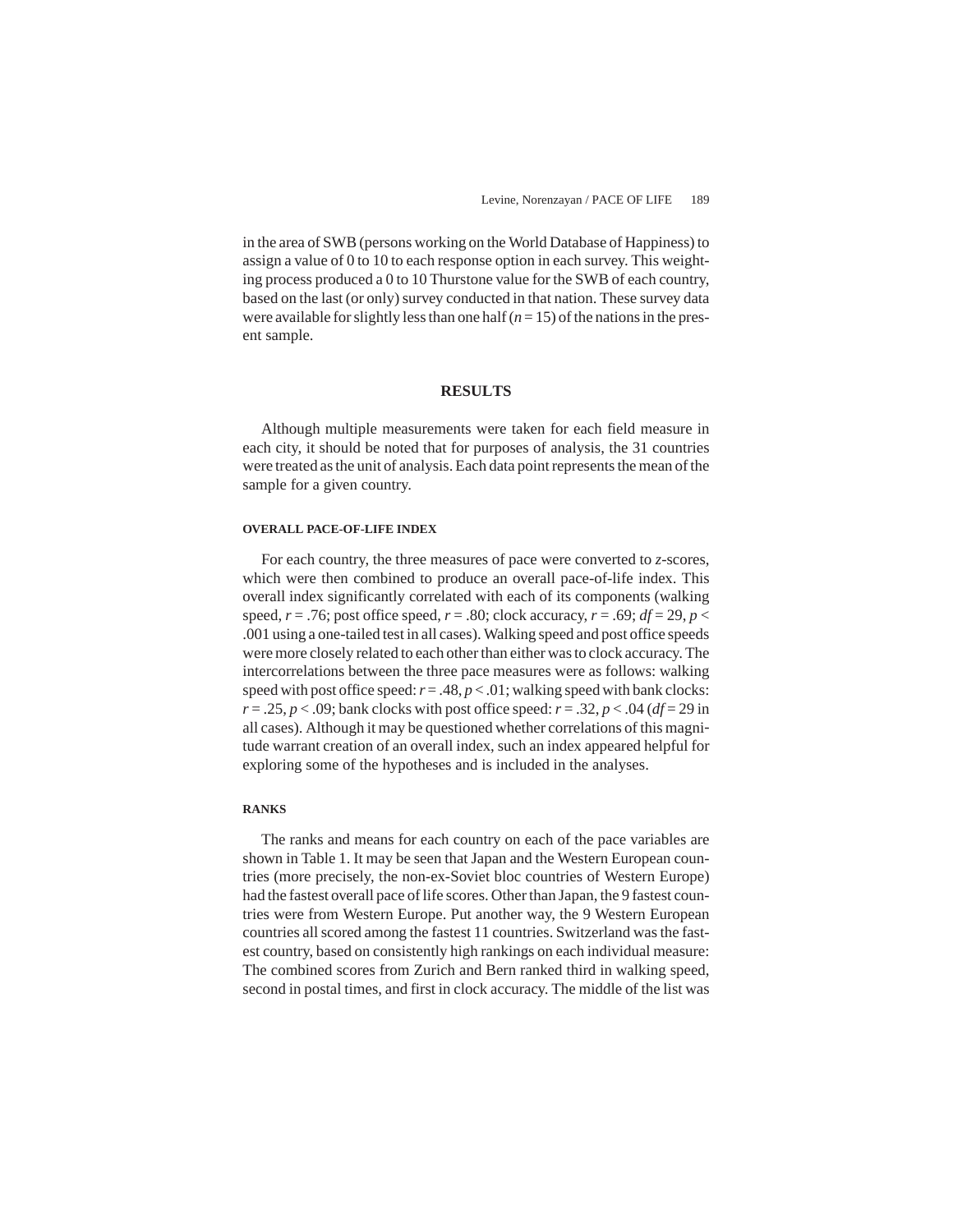*Overall Clock Pace Index Walking Speed Postal Speed Accuracy Country* M *Rank* M *Rank* M *Rank* M *Rank* Switzerland –3.43 1 11.80 3 16.91 2 19.29 1 Ireland –3.02 2 11.13 1 17.49 3 51.42 11 Germany –3.00 3 12.01 5 13.46 1 43.00 8 Japan –2.68 4 12.11 7 18.61 4 35.00 6 Italy –2.13 5 12.75 10 23.00 12 24.17 2 England –2.09 6 12.00 4 20.78 9 53.72 13 Sweden –1.96 7 12.92 13 19.10 5 40.20 7 Austria –1.43 8 14.08 23 20.60 8 25.00 3 Netherlands –1.43 9 11.45 2 24.42 14 82.33 25 Hong Kong -1.39 10 13.10 14 20.10 6 54.83 14 France –1.36 11 12.34 8 27.84 18 49.00 10 Poland –1.32 12 12.90 12 25.83 15 43.00 8 Costa Rica –1.13 13 13.33 16 21.13 10 55.38 15 Taiwan –0.73 14 13.58 18 20.22 7 68.00 21 Singapore –0.65 15 14.75 25 22.42 11 32.00 4 United States -0.30 16 12.03 6 36.99 23 67.87 20 Canada –0.26 17 12.86 11 30.50 21 70.00 22 S. Korea –0.02 18 13.76 20 29.75 20 58.00 16 Hungary 0.01 19 13.75 19 28.45 19 64.17 18 Czech Republic 0.28 20 13.80 21 27.73 17 76.07 23 Greece 0.54 21 13.10 14 24.33 13 117.0 29 Kenya 0.78 22 12.58 9 42.50 30 77.14 24 China 1.03 23 14.26 24 39.63 25 51.82 12 Bulgaria 1.59 24 15.57 27 33.67 22 60.00 17 Romania 2.42 25 16.72 30 42.25 29 32.46 5 Jordan 2.44 26 15.79 28 39.92 27 66.16 19 Syria 3.26 27 15.95 29 40.02 28 94.52 27 El Salvador 3.63 28 14.04 22 25.88 16 210.0 31 Brazil 3.98 29 16.76 31 38.17 24 108.0 28 Indonesia 4.14 30 14.82 26 39.64 26 161.5 30 Mexico 4.23 31 13.56 17 70.00 31 92.31 26

**TABLE 1 Meansa and Ranks on Pace Measures by Country**

a. Overall pace index means are the average of the *z*-scores for each measure. For the other measures, smaller numbers represent faster walking speeds, faster postal times, and smaller clock deviations (all in seconds).

dominated by ex-Soviet bloc European countries; newly industrialized Asian countries; and, squarely at the median, the United States. The slowest countries on the list were all nonindustrialized countries—from the Middle East, Latin America, and Asia.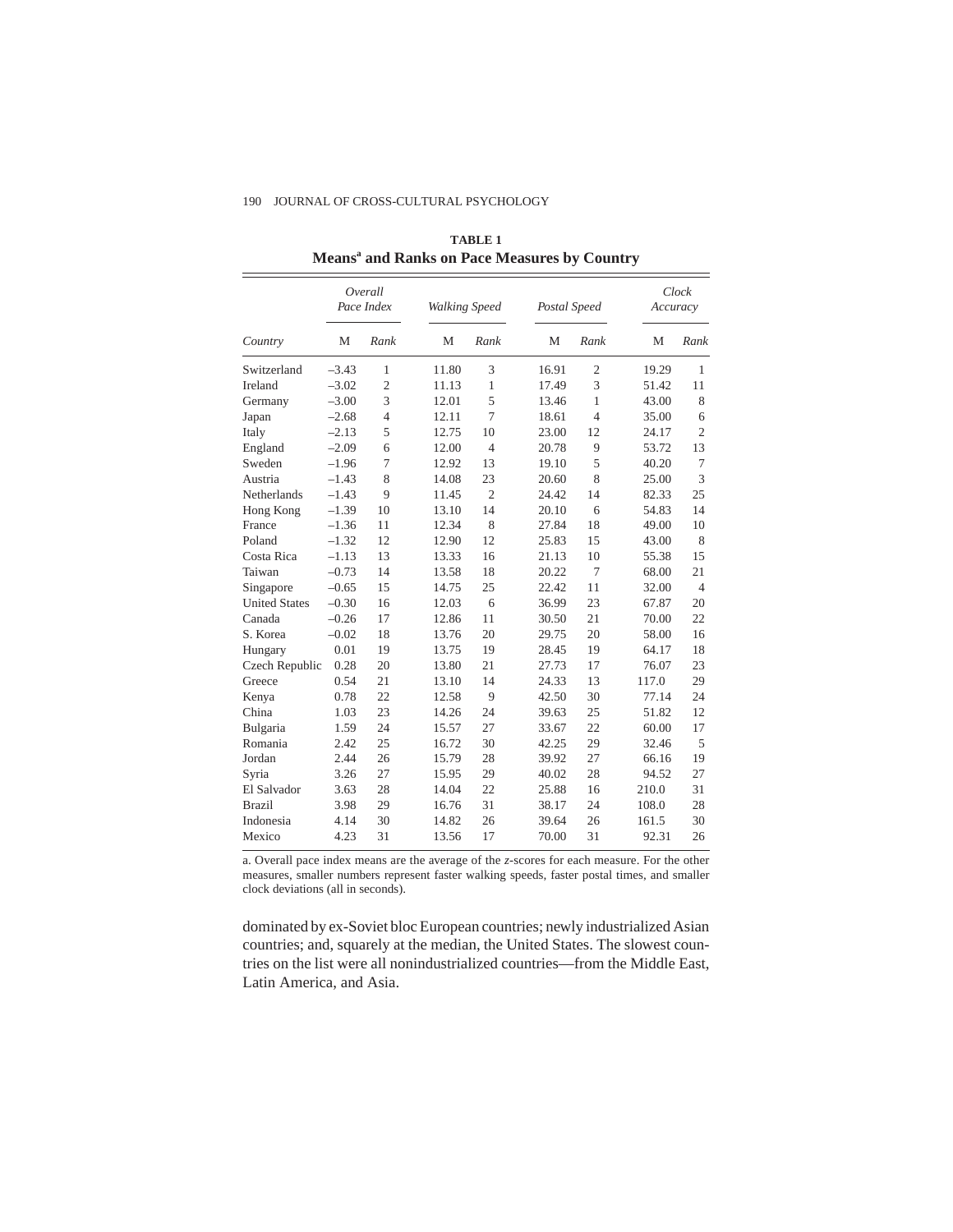## **RELATIONSHIP OF COMMUNITY VARIABLES TO PACE OF LIFE**

*First-order correlations*. Table 2 presents scores for each country on the community variables. Table 3 presents first-order correlations between the nine community variables and each of the pace-of-life measures. Note, again, that these correlation analyses treat each of the countries as a single subject. Given the large number of predictor variables for a sample of 31 countries, these results must be treated cautiously.

Given that unidirectional predictions were made concerning the relationship of each of the community variables to pace of life, the significance of first-order correlations was evaluated with one-tailed tests. Using this liberal standard, it may be seen in Table 3 that, as predicted, every community characteristic other than population size was significantly correlated, in the expected direction, with the overall pace-of-life index. The highest correlations were for the "antecedent" variables (see Hypotheses 1 through 4). The highest correlations were for two economic predictors—per capita GDP  $(r = .74)$  and PPP  $(r = .72)$ . Looking at the pace measures individually, it may be seen that the strongest predictors of walking speed were GDP  $(r = .61)$ , individualism/collectivism  $(r = -.60)$ , and PPP  $(r = .59)$ ; the strongest predictors for post office speed were GDP  $(r = .55)$  and PPP  $(r = .53)$ ; and the strongest predictors of clock accuracy were climate  $(r = -.53)$ , GDP  $(r = .48)$ , and PPP  $(r = .48)$ . In summary, places with a faster pace of life were significantly more likely to have colder climates, have healthier economies, and to emphasize individualism.

The correlations for the variables reflecting well-being with the pace of life were also all in the predicted direction but were mostly of lower magnitude than those for the "predictor" variables. For overall pace of life, there were significant positive correlations with CHD  $(r = .35)$ , percentage smokers  $(r = .52)$ , and SWB  $(r = .59)$ . Looking at the individual pace measures, the highest correlations for walking speed (*r* = .40) and postal speed  $(r = .54)$  were with SWB; the highest correlation for clock deviations was with percentage smokers  $(r = .40)$ . In summary, faster places had higher rates of death from CHD, higher smoking rates, and higher SWB.

To test whether differences in well-being were consequences of pace of life or of economic factors, we conducted partial correlations between an index of overall economic productivity (see below for a description of this index) and the three well-being measures, controlling for pace of life. The resulting correlations between the economic index and psychological wellbeing  $(r = .35, df = 10)$  and CHD  $(r = .28, df = 19)$  were nonsignificant, indicating that the significant correlations between pace of life and these two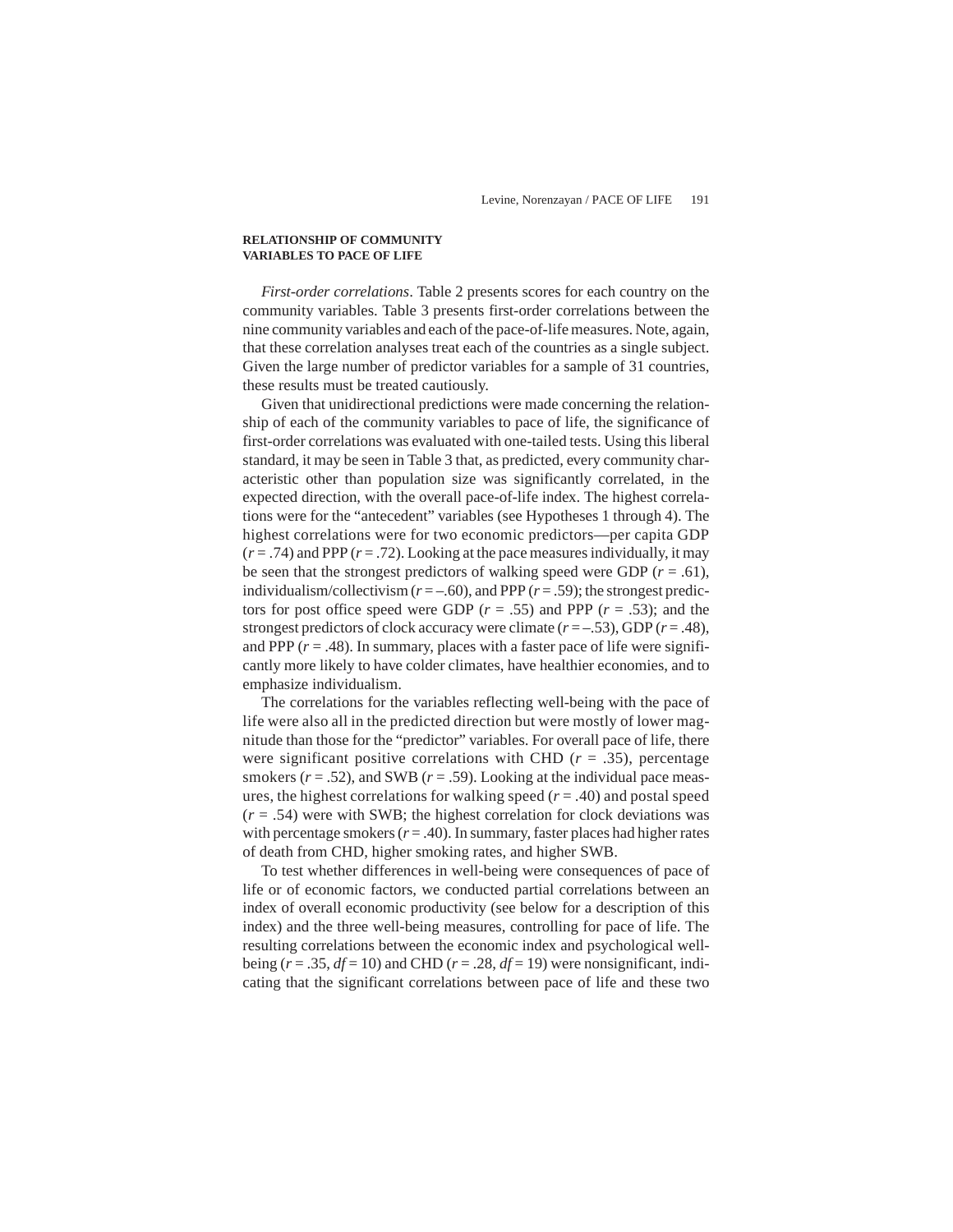| Country              | Pace Index | Climate | GDP    | PPP   | Calories | Collectivism   | Population | <b>CHD</b> | <b>Smoking</b> | <b>SWB</b> |
|----------------------|------------|---------|--------|-------|----------|----------------|------------|------------|----------------|------------|
| Switzerland          | $-3.43$    | 55.0    | 364.10 | 236.2 | 35.6     | 9              | 298.9      | 1.5        | 9              | 12.9       |
| Ireland              | $-3.02$    | 56.0    | 125.80 | 118.5 | 37.8     | 5              | 921.0      | 2.4        | 7              |            |
| Germany              | $-3.00$    | 57.0    | 235.60 | 209.8 | 34.4     | 8              | 644.9      | 2.2        | 7              |            |
| Japan                | $-2.68$    | 66.0    | 314.50 | 210.9 | 29.6     | $\overline{4}$ | 27,530.0   | 0.4        | 9              | $-5.0$     |
| Italy                | $-2.13$    | 71.0    | 196.20 | 180.7 | 35.0     | 6              | 3,028.0    | 1.2        | 7              | $-3.4$     |
| England              | $-2.09$    | 48.0    | 179.70 | 177.5 | 31.5     | 9              | 9,168.0    | 2.9        | 7              | 2.3        |
| Sweden               | $-1.96$    | 48.0    | 248.30 | 175.6 | 29.6     | 8              | 1,471.2    | 3.0        | 5              | 12.0       |
| Austria              | $-1.43$    | 55.0    | 231.20 | 188.0 | 35.0     | 8              | 2,392.0    | 2.1        | 7              |            |
| Netherlands          | $-1.43$    | 54.0    | 207.10 | 180.5 | 31.5     | 9              | 1,053.4    | 1.5        | 5              | 8.8        |
| Hong Kong            | $-1.39$    | 77.0    | 178.60 | 216.7 |          | 4              | 5,762.0    | 0.5        | 5              |            |
| France               | $-1.36$    | 59.0    | 223.60 | 194.4 | 34.7     |                | 8,589.0    | 0.9        | 5              | $-3.4$     |
| Poland               | $-1.32$    | 53.0    | 22.70  | 50.1  |          | 5              |            | 1.1        | 9              | $-9.1$     |
| Costa Rica           | $-1.13$    | 77.0    | 21.60  | 55.8  | 28.1     | 5              | 395.4      | 0.6        | 3              |            |
| Taiwan               | $-0.73$    | 79.0    | 106.00 |       | 29.7     | 5              | 6,924.0    |            | 7              |            |
| Singapore            | $-0.65$    | 87.0    | 193.10 | 204.7 | 32.0     | 5              | 2,743.0    | 0.9        | 7              | 1.5        |
| <b>United States</b> | $-0.30$    | 62.0    | 247.50 | 247.5 | 36.7     | 10             | 14,628.0   | 2.1        | 9              | 6.4        |
| Canada               | $-0.26$    | 54.0    | 206.70 | 204.1 | 34.8     | 9              | 3,182.0    | 1.7        | 9              | 10.4       |
| South Korea          | $-0.02$    | 61.0    | 76.70  | 98.1  | 28.5     | 3              | 17,334.0   | 0.1        | 7              | $-1.7$     |

**TABLE 2 Values of Pace of Life Index and Other Community Variables**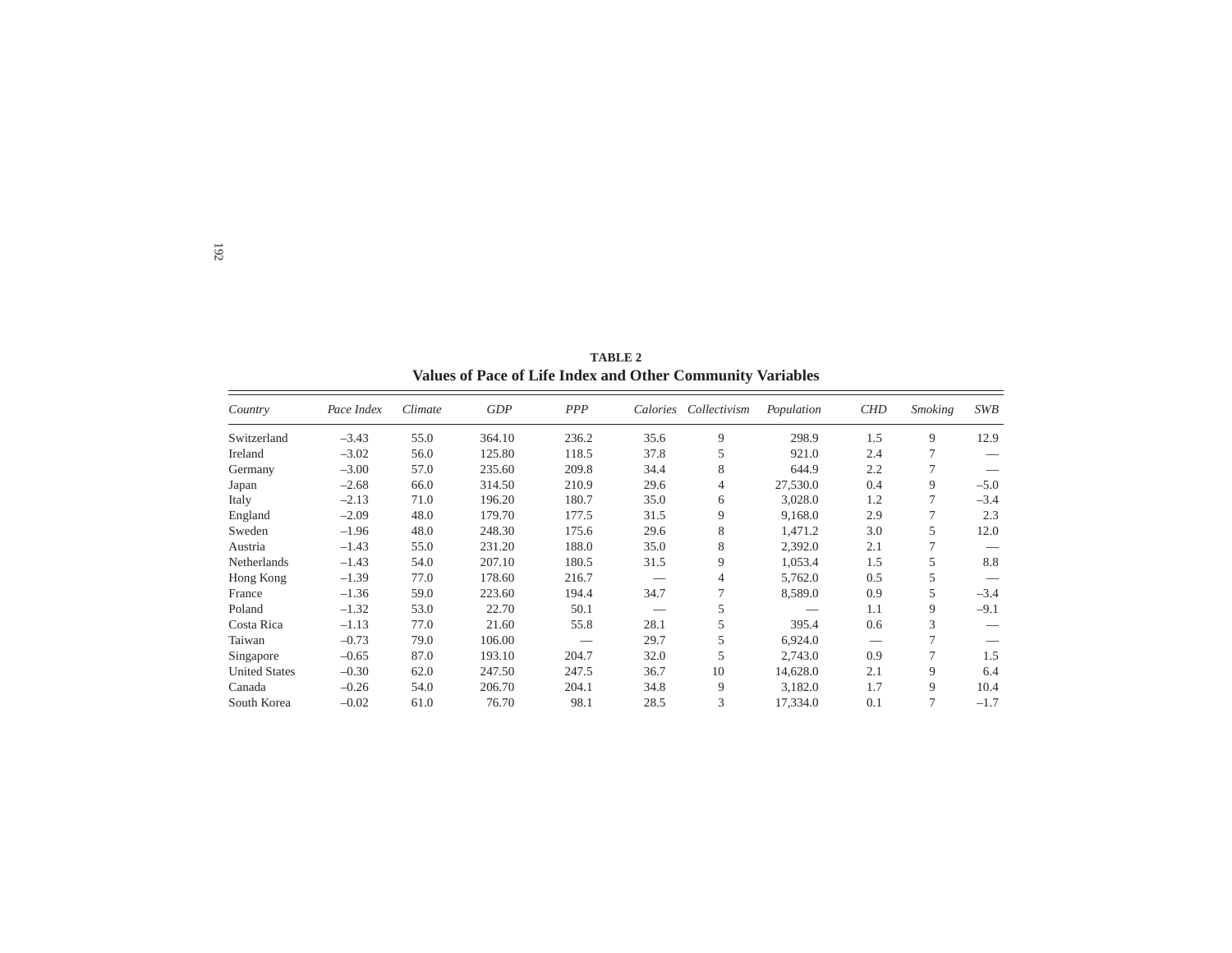|                                                                      |  |                                                                                                                                                                                                                                                             |                                                                                                                                                                                                                                                                                       |                                                                                                                                                                                                                                                                                       | 2,304.0                                                                                         |     |                        | $-3.4$                                                        |
|----------------------------------------------------------------------|--|-------------------------------------------------------------------------------------------------------------------------------------------------------------------------------------------------------------------------------------------------------------|---------------------------------------------------------------------------------------------------------------------------------------------------------------------------------------------------------------------------------------------------------------------------------------|---------------------------------------------------------------------------------------------------------------------------------------------------------------------------------------------------------------------------------------------------------------------------------------|-------------------------------------------------------------------------------------------------|-----|------------------------|---------------------------------------------------------------|
|                                                                      |  | $\begin{array}{c} 3,3,6\\ 7,1,3,6\\ 7,2,3,6\\ 8,3,6\\ 1,1,2,6\\ 1,1,3,6\\ 1,1,2,6\\ 1,1,3,6\\ 1,1,2,3,4\\ 1,1,3,4\\ 1,2,3,4\\ 1,3,4,5\\ 1,4,5,6\\ 1,3,6,6\\ 1,4,5,6\\ 1,5,6,6\\ 1,5,6,6,7,8\\ 1,5,6,7,8,7,8\\ 1,5,6,7,6,7,8,8\\ 1,5,6,7,6,7,7,8\\ 1,5,6,7,$ | $\begin{array}{c} 69.6 & 0.01 & 0.01 \\ 0.00 & 0.01 & 0.01 \\ 0.00 & 0.01 & 0.01 \\ 0.00 & 0.01 & 0.01 \\ 0.00 & 0.01 & 0.01 \\ 0.00 & 0.01 & 0.01 \\ 0.00 & 0.01 & 0.01 \\ 0.00 & 0.01 & 0.01 \\ 0.00 & 0.01 & 0.01 \\ 0.00 & 0.01 & 0.01 \\ 0.00 & 0.01 & 0.01 \\ 0.00 & 0.01 & 0.$ | 3 3 3 3 4<br>3 3 3 4 5 4<br>3 4 5 4                                                                                                                                                                                                                                                   |                                                                                                 | 3.2 |                        | $\begin{array}{c} \end{array}$                                |
|                                                                      |  |                                                                                                                                                                                                                                                             |                                                                                                                                                                                                                                                                                       |                                                                                                                                                                                                                                                                                       |                                                                                                 |     |                        | $-7.4$                                                        |
| Greece<br>Kenya<br>China<br>Bulgaria<br>Bunania<br>Romania<br>Jordan |  |                                                                                                                                                                                                                                                             |                                                                                                                                                                                                                                                                                       |                                                                                                                                                                                                                                                                                       |                                                                                                 |     |                        |                                                               |
|                                                                      |  |                                                                                                                                                                                                                                                             |                                                                                                                                                                                                                                                                                       |                                                                                                                                                                                                                                                                                       |                                                                                                 | 2.3 |                        | $\bigg $                                                      |
|                                                                      |  |                                                                                                                                                                                                                                                             |                                                                                                                                                                                                                                                                                       | $\begin{array}{c} 1.6930000 \\ 2.590000 \\ 2.590000 \\ 2.590000 \\ 2.59000 \\ 2.59000 \\ 2.59000 \\ 2.59000 \\ 2.59000 \\ 2.59000 \\ 2.59000 \\ 2.59000 \\ 2.59000 \\ 2.59000 \\ 2.59000 \\ 2.59000 \\ 2.59000 \\ 2.59000 \\ 2.59000 \\ 2.59000 \\ 2.59000 \\ 2.59000 \\ 2.59000 \\ $ |                                                                                                 | 2.3 |                        |                                                               |
|                                                                      |  |                                                                                                                                                                                                                                                             |                                                                                                                                                                                                                                                                                       |                                                                                                                                                                                                                                                                                       |                                                                                                 | 1.8 |                        | $\vert \vert \vert \vert \vert \vert \vert \vert \vert \vert$ |
|                                                                      |  |                                                                                                                                                                                                                                                             |                                                                                                                                                                                                                                                                                       |                                                                                                                                                                                                                                                                                       |                                                                                                 |     |                        |                                                               |
|                                                                      |  | $\frac{13.20}{30.20}$                                                                                                                                                                                                                                       |                                                                                                                                                                                                                                                                                       |                                                                                                                                                                                                                                                                                       |                                                                                                 |     |                        |                                                               |
| El Salvador                                                          |  |                                                                                                                                                                                                                                                             |                                                                                                                                                                                                                                                                                       |                                                                                                                                                                                                                                                                                       |                                                                                                 | 0.2 |                        | $\overline{\phantom{a}}$                                      |
| <b>Srazil</b>                                                        |  |                                                                                                                                                                                                                                                             |                                                                                                                                                                                                                                                                                       |                                                                                                                                                                                                                                                                                       |                                                                                                 |     |                        |                                                               |
| ndonesia                                                             |  |                                                                                                                                                                                                                                                             |                                                                                                                                                                                                                                                                                       |                                                                                                                                                                                                                                                                                       | 1,162.2<br>3,314.0<br>1,221.0<br>2,175.0<br>9,363.0<br>1,444.3<br>3,182.0<br>3,185.0<br>0,185.0 |     |                        |                                                               |
|                                                                      |  | 17.50                                                                                                                                                                                                                                                       |                                                                                                                                                                                                                                                                                       | 30.5                                                                                                                                                                                                                                                                                  |                                                                                                 |     |                        | 17.2                                                          |
|                                                                      |  |                                                                                                                                                                                                                                                             | the three pace measures: lower numbers sign                                                                                                                                                                                                                                           |                                                                                                                                                                                                                                                                                       |                                                                                                 |     | he average annual maxi |                                                               |

mum temperature (in Fahrenheit). GDP is per capita gross domestic product. PPP refers to purchasing power. Calories refer to the average caloric intake. Collection in the properature (in Fahrenheit). GDP is per capita gro NOTE: The pace index represents the combined *z*-scores of the three pace measures; lower numbers signify a faster pace. Climate is the average annual maximum temperature (in Fahrenheit). GDP is per capita gross domestic product. PPP refers to purchasing power. Calories refer to the average caloric intake. Collectivism refers to Triandis's individualism-collectivism ratings; higher numbers indicate greater individualism. Population is the population size of the metropolitan area for the city or the average when more than one city was measured (in hundreds). CHD refers to the rate of death from coronary heart disease. Smoking refers to per capita cigarette smoking, on a scale of 1 (*low*) to 9 (*high*). SWB refers to subjective well-being. See text for further description of these variables.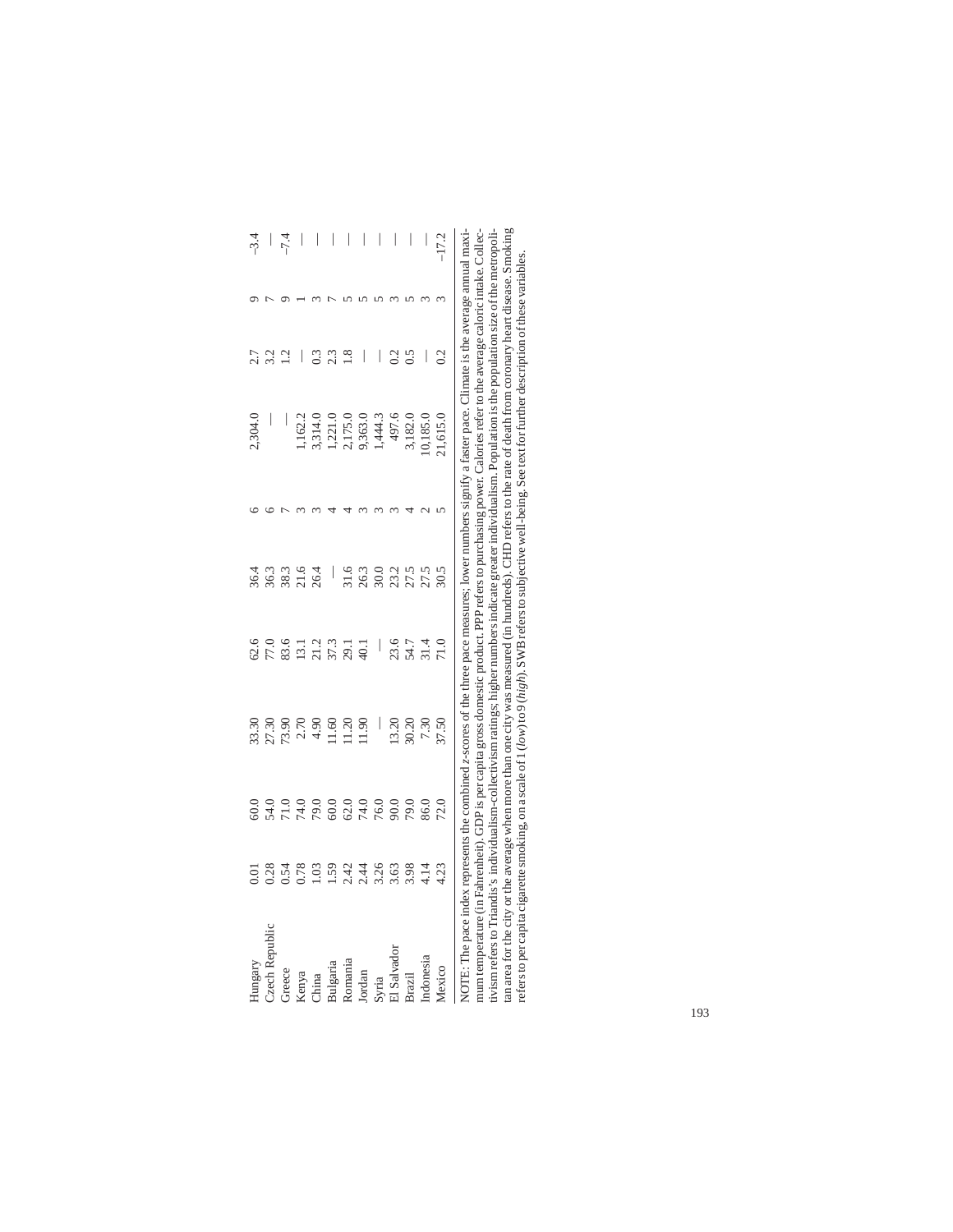| TABLE 3                                                                            |
|------------------------------------------------------------------------------------|
| Correlations <sup>a</sup> (and sample sizes) <sup>b</sup> Between the Pace of Life |
| and Other Selected Community Characteristics                                       |

|                          | Pace Measure |               |              |                    |  |  |
|--------------------------|--------------|---------------|--------------|--------------------|--|--|
| Community Characteristic | Overall Pace | Walking Speed | Postal Speed | Clock<br>Deviation |  |  |
| Climate (temperature)    | $-.58**$     | $-.47**$      | $-.30*$      | $-.53**$           |  |  |
|                          | (31)         | (31)          | (31)         | (31)               |  |  |
| Gross domestic           | $.74**$      | $.61**$       | $.55***$     | $.48**$            |  |  |
| product per capita       | (30)         | (30)          | (30)         | (30)               |  |  |
| Purchasing power parity  | $72**$       | $.59**$       | $53**$       | $.48**$            |  |  |
|                          | (29)         | (29)          | (29)         | (29)               |  |  |
| Daily caloric intake     | $.51**$      | $.39*$        | $.35*$       | $.40*$             |  |  |
|                          | (28)         | (28)          | (28)         | (28)               |  |  |
| Collectivism             | $-.59**$     | $-.60**$      | $-.39**$     | $-.36*$            |  |  |
|                          | (31)         | (31)          | (31)         | (31)               |  |  |
| Population size          | $-.07$       | .15           | $-.31$       | .00 <sub>1</sub>   |  |  |
|                          | (28)         | (28)          | (28)         | (28)               |  |  |
| Coronary heart disease   | $.35*$       | .19           | .29          | .28                |  |  |
|                          | (26)         | (26)          | (26)         | (26)               |  |  |
| Percentage smokers       | $.52**$      | $.29*$        | $.48**$      | $.40**$            |  |  |
|                          | (31)         | (31)          | (31)         | (31)               |  |  |
| Subjective well-being    | $.59*$       | .40           | $.54*$       | .31                |  |  |
|                          | (15)         | (15)          | (15)         | (15)               |  |  |

a. Higher correlations indicate that the community characteristic is positively related to a faster pace of life (faster walking speeds, faster postal speeds, and smaller clock deviations).

b. Note that statistics for some community characteristics were not available for some countries, resulting in smaller sample sizes for those analyses.

 $* p < .05$ .  $* p < .01$  (one-tailed significance test).

well-being indicators could not be accounted for by the economic measures. However, the resulting correlation between the economic index and cigarette smoking ( $r = .68$ ,  $df = 22$ ) was significant ( $p < .001$ ), indicating that the significant correlation between pace of life and cigarette smoking could be accounted for by the economic measures. It should be noted, however, that because of missing data on different variables, these partial correlations were not ideal tests of the question of the relative validity of the measures of pace of life versus economic productivity for predicting well-being.

Although not a major focus of this study, we also examined the correlations between walking speed and the community variables for men and women separately; *t* tests indicated that the correlations of men versus those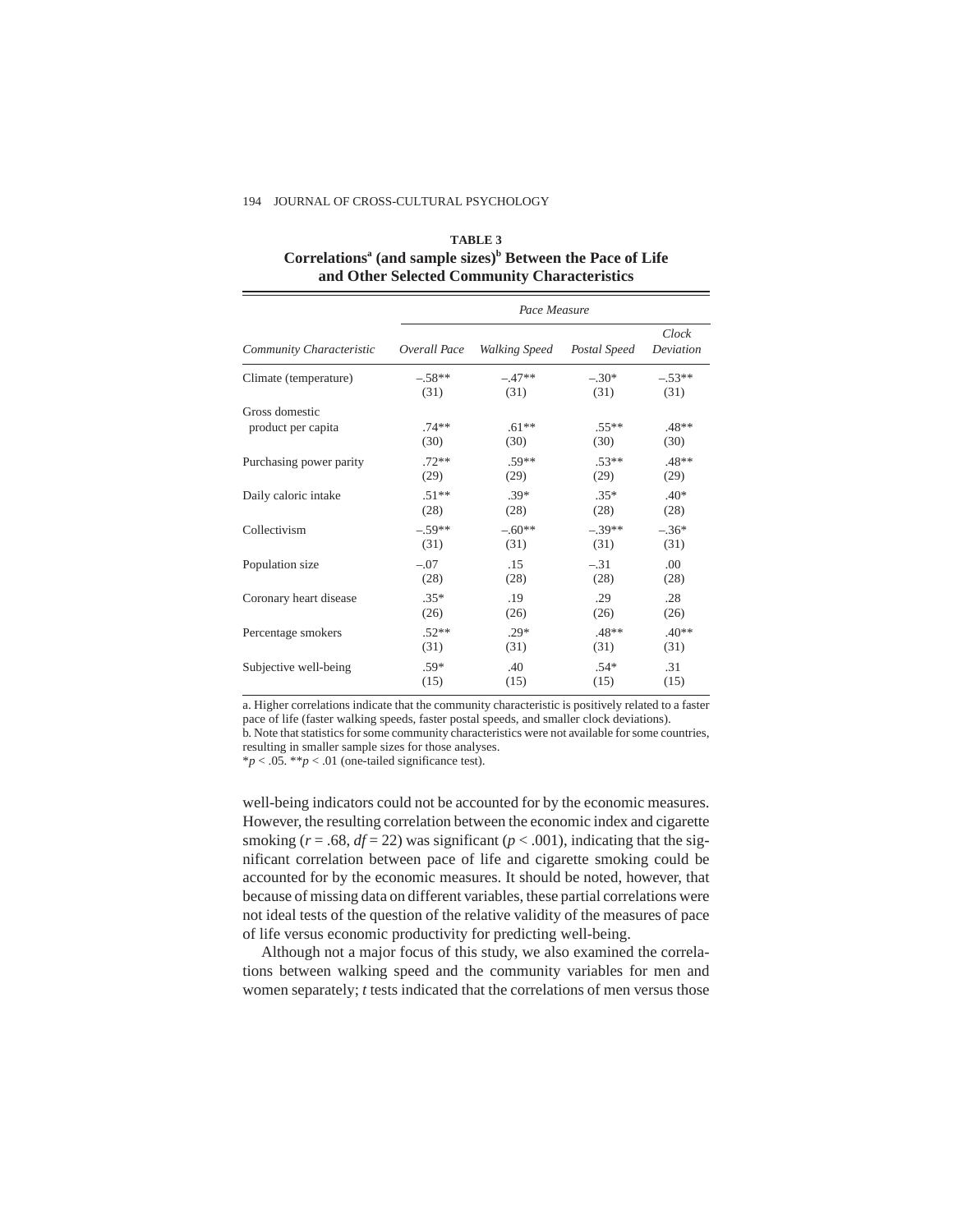for women did not significantly differ for any of the nine community characteristics. However, although the differences between the *r*s for men and for women were not significant, for two community variables the correlations for women were significant  $(p < .05)$ , whereas those for men were not significant: percentage smokers:*r*(women) = .36,*r*(men) = .20; SWB:*r*(women) = .50,  $r$  (men) = .28.

*Multiple regression analyses*. To compare the validity of each of the "predictor" variables, they were simultaneously entered in a series of multiple regression analyses in which one of the four pace-of-life variables served as the criterion variable. Given the large number of predictor variables for the sample size, the three economic predictors were combined, after first converting each to *z* scores, into a single economic index. This overall index was significantly correlated with each of its components (GDP:  $r = .92$ ; PPP:  $r =$ .95; average calorie intake:  $r = .78$ ,  $df = 24$  [reflecting missing data for five cities],  $p < .001$  using one-tailed test in all cases). The intercorrelations between the three economic measures were as follows: GDP with PPP: *r* = .96,  $p < .01$ ; GDP with caloric intake:  $r = .48$ ,  $p < .01$ ; PPP with caloric intake:  $r = .57$ ,  $p < .01$  ( $df = 24$  in all cases). The overall alpha for the three-item economic index was .73. The resulting alpha if any single item were deleted would have been .07 (PPP), .12 (GDP), and .95 (caloric intake). Even though including caloric intake reduced the overall alpha, it measures an important aspect of economic well-being at the individual level and thus seemed warranted for inclusion in the index.

As can be seen in Table 4, when the three predictor variables (climate, economic index, and individualism-collectivism) were optimally combined, the resulting uncorrected multiple *R*s were generally high: *R* (overall pace index) = .81 ( $p < .001$ ); *R* (walking speed) = .63 ( $p < .01$ ); *R* (post office  $speed) = .57 (p < .05); R (clock accuracy) = .67 (p < .01); df = 3, 22 in all cases.$ The adjusted  $R^2$  values, which take into account the sample size and number of predictors, were as follows: overall pace index = .60; walking speed = .32; post office speed  $= .23$ ; clock accuracy  $= .38$ . It may be seen that economic well-being was the strongest single predictor of all four dependent measures. The economic index accounted for significant variance for postal speed, clock accuracy, and the overall pace index in these multiple regression analyses. Individualism-collectivism also accounted for significant variance on clock accuracy. Thus, the unique contributions of climate for explaining the variance in each of the four pace-of-life measures, and the unique contributions of individualism-collectivism for three of the pace-of-life measures, become nonsignificant after partialing out for the effects of economic wellbeing. First-order intercorrelations between the three predictor variables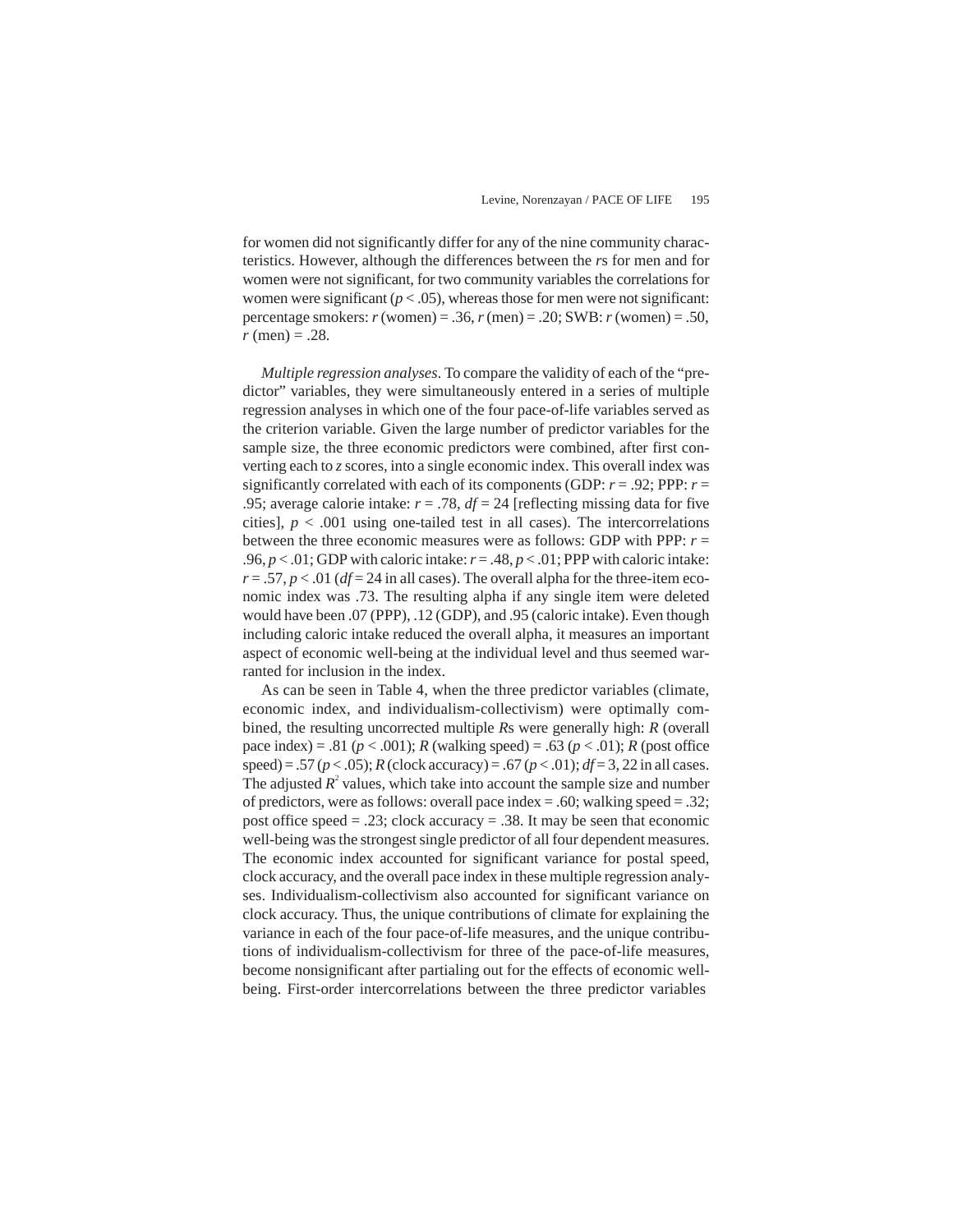**TABLE 4 Results of the Multiple Regression Analyses of Pace of Life on the Predictor Variables (standardized betas)**

| Predictor Variable         | Overall Pace-<br>of-Life Index | Walking Speed | Postal Speed | Clock<br>Accuracy |
|----------------------------|--------------------------------|---------------|--------------|-------------------|
| Climate                    | .36                            | .17           | $-.10$       | $.52*$            |
| Economic index             | $-79**$                        | $-.37$        | $-.66*$      | $-.70*$           |
| Individualism-collectivism | .30                            | $-15$         | .21          | .58               |

NOTE:  $N = 26$  for all variables. Adjusted  $R^2$ : overall pace index = .60; walking speed = .32; post office speed  $= .23$ ; clock accuracy  $= .38$ .

\**p* < .05. \*\**p* < .01.

supported the finding that they are highly interrelated: Economic well-being was negatively correlated with climate (average temperature)  $(r = -.63)$  and positively correlated with individualism  $(r = .82)$ ; individualism was negatively correlated with climate  $(r = -.68)$ ;  $p < .001$  in all cases.

## **DISCUSSION**

## **COUNTRY RANKS**

The fastest pace of life on the present measures was found in Japan and in the countries of Western Europe. This strong overall trend for Western Europe was particularly remarkable: Eight of the 9 overall fastest countries were from this regional category, and the 9 countries in our sample falling into this category all scored among the fastest 11 countries. (Greece, which might be marginally classified as "Western," was 21st.) Only Japan (4th) and Hong Kong (10th) intruded on this Western European monopoly.

The United States, Canada, and four economic-growth countries of Asia (Hong Kong, Taiwan, Singapore, and South Korea) dominated the middle of the rankings; these six countries scored between 10th and 18th overall. Poland (12th) and Costa Rica (13th) also fell into this middle group. Other than Poland, the four remaining ex-Soviet countries on the list tended to fall just below this middle group: Hungary and the Czech Republic were 19th and 20th and Bulgaria and Romania were 24th and 25th, respectively. The remainder of the slowest third of the list was composed of relatively nonindustrialized countries from Africa (Kenya, 22nd), Asia (China, 23rd), the Middle East (Jordan and Syria, 26th and 27th), and Latin America (El Salvador, Brazil, Indonesia, and Mexico, 28th through 31st, respectively).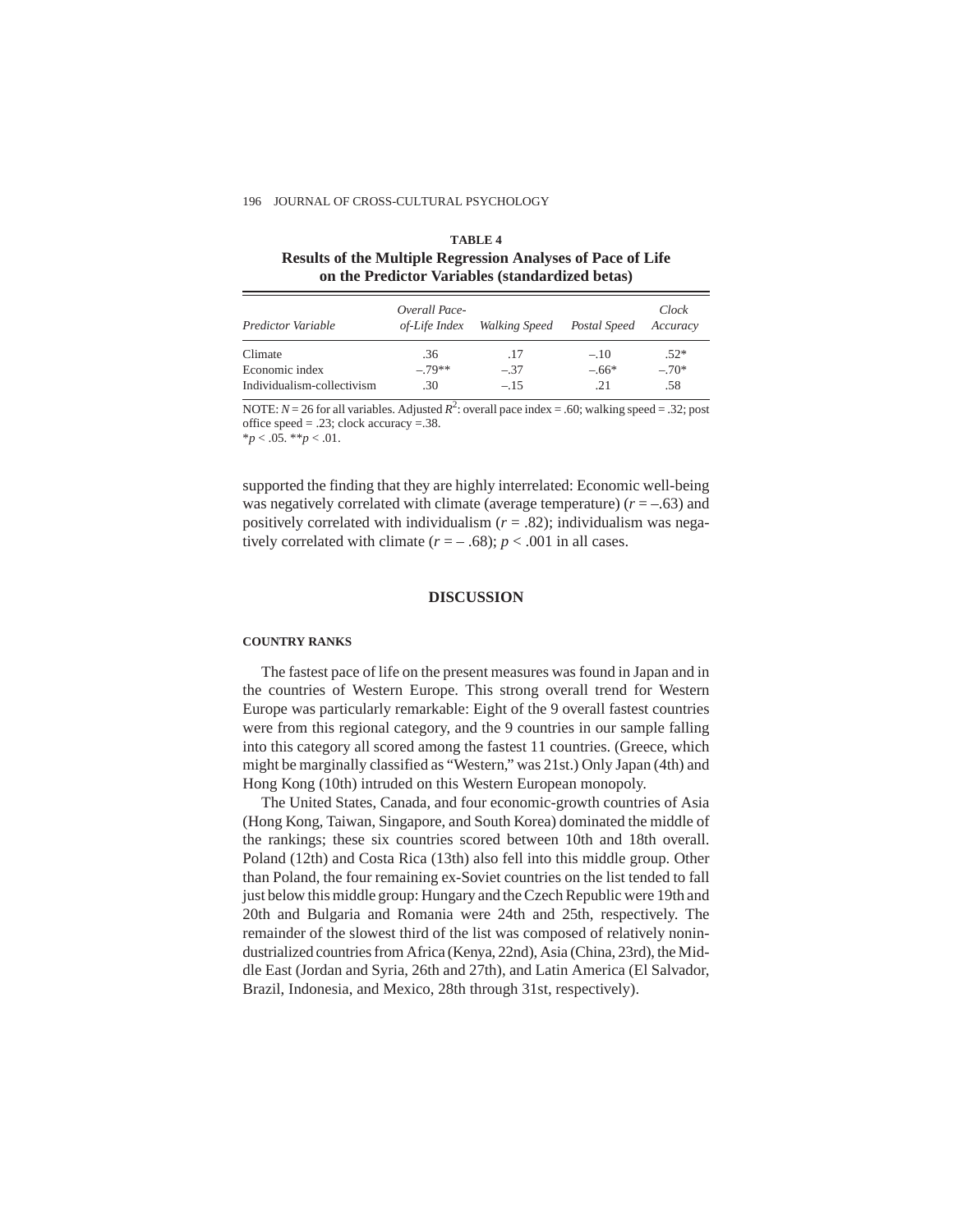Perhaps the most surprising rankings were the very average times of the U.S. and Canadian cities—compared, at least, to the industrialized countries of Western Europe. It might be noted that in a later replication, a second experimenter conducted the same three measurements in New York City and obtained virtually identical times (Norenzayan, 1994). It is interesting to speculate whether New York's modal overall pace reflects the fact that the city moves at slower speeds than its popular stereotype would suggest or whether the pace of life in workday Western Europe has simply accelerated. Because two Western European countries—Italy and England—and the United States were included in our 1980 study (Levine & Bartlett, 1980), it was possible to partially answer this question by comparing these countries' times in the present study with those from the early study. Compared to 1980, New Yorkers were faster on walking speed (12.03 seconds compared with a prorated 13.65 seconds) but slower on postal times (36.99 vs. 28.00 seconds) and less accurate on clock time (67.87 vs. 42.0 seconds). Compared to 1980, the Romans were faster on all three measures: 12.75 seconds in the current study versus 14.14 (prorated) seconds in 1980, 23.0 seconds versus 52.13 seconds on postal clerk speed, and 24.17 seconds versus 130.20 seconds for average clock deviations. Compared to 1980, Londoners were virtually identical on walking speed (12.00 seconds compared with a prorated 12.03 seconds) but faster on postal clerk times (20.78 vs. 35.63 seconds) and more accurate on clock time (53.72 vs. 72.00 seconds). In other words, the two Western European cities were clearly faster overall in the current study compared to 1980, whereas the scores from New York showed mixed changes. These preliminary data would suggest that the relatively slow ranks for New York City reflect increased speed in Western European cities rather than slow speeds in New York.

The overall regional and economic trends were striking. Given that, in most cases, data were gathered by different experimenters in each of these countries, it is unlikely that these trends were the result of experimenter effects. Rather, it appears that at this moment in time, the fastest pace of life, during main business hours, on our measures, is in Japan and Western Europe. Consistent with the popular stereotype, the slowest speeds were in the nonindustrialized Third World. The very slowest were in three countries popularly associated with a relaxed pace of life: Brazil (where the stereotype of "*amanha*" [literally, "tomorrow"] holds that, whenever it is conceivably possible, people will put off the business of today until tomorrow); Indonesia (where the hour on the clock is often addressed as "*jam kerat*" ["rubber time"]); and, slowest of all, the archetypical land of *a manana*, Mexico.

Of course, there are many aspects of the pace of life that the present measures do not address. The three indicators of pace focus solely on the tempo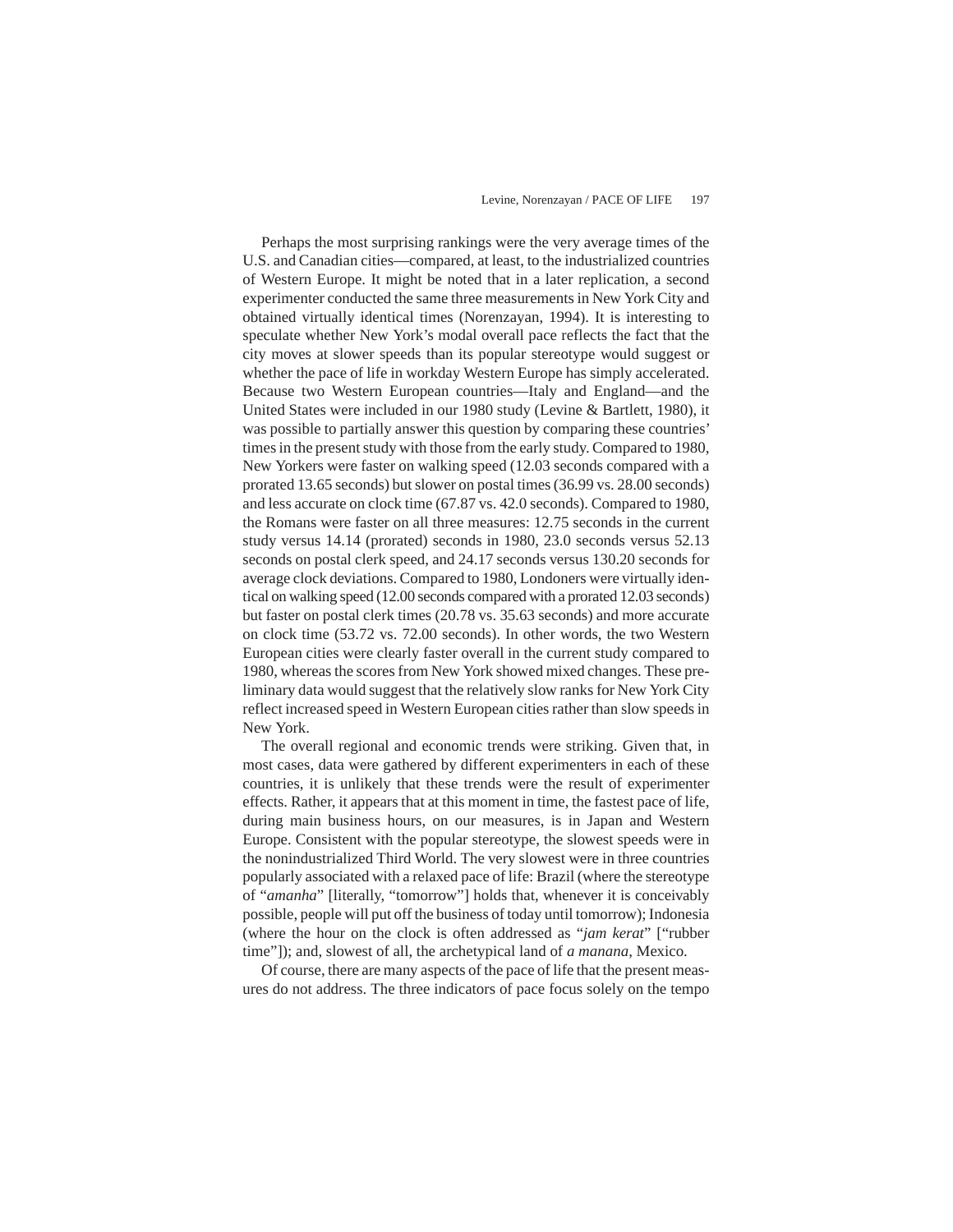during working hours. Cities and countries may, however, also differ in the tempo of their "downtime" and, perhaps even more significantly, on the balance between these two times. It has been suggested, for example, that Western Europeans are more skilled at slowing down at the end of the workday than are their cohorts in, for example, the United States and Japan. (A pair of *New York Times* articles captured this stereotype with the headline "Why *La Dolce Vita* is Easy for Europeans. . . . As Japanese Work Even Harder to Relax" [Riding, 1991; Sanger, 1991]). There is, in fact, some evidence for this stereotype. Annual work hours, for example, are longer in Japan and the United States than they are in Western Europe. One recent estimate indicates that the average annual paid working hours are 2,159 in Japan, compared with 1,957 in the United States, 1,646 in France, and 1,638 in the former West Germany. Only 27% of the Japanese labor force works as little as a 5-day week, compared with 85.1% in the United States and 91.7% in France (Japan External Trade Organization, 1992). Western Europeans also take significantly more vacation days than do workers in the United States, who take more than those in Japan. Whereas U.S. workers typically take 2 weeks of summer vacation time, every country in Europe has collective bargaining agreements guaranteeing minimum paid vacations ranging from 4 to  $5\frac{1}{2}$ weeks (Schor, 1991). In Japan, recent data indicate that workers take an average of 8.2 vacation days, although an average of 15.5 days are authorized (Japan External Trade Organization, 1992). Perhaps an even more dramatic indicator of the single-minded commitment to work in Japan is the fact that the Labor Ministry has had to undertake a formal campaign to encourage workers to take more vacation time, using slogans such as "To take a vacation is proof of your competence" (Sanger, 1991).

Each of the three pace measures may also be criticized for other shortcomings. Our measure of work speed, for example, measures the time it takes to complete a transaction but does not take into account the waiting time before the transaction occurs. The postal times in Rome, for example, were a respectable 12th fastest in our sample, which is contrary to the popular stereotype of inefficient Italian post offices. However, a recent Italian "Report on the Social Situation of the Country," compiled by the authoritative Censis foundation, indicates widespread consumer discontent with the waiting lines in Italian post offices, a variable that our measure does not address. Perhaps this combination of relatively rapid transactions and long lines is partly explained by the fact that post offices are only open for about 5 hours per day in Italy—compared, for example, with 11 hours in France (Gasparini, 1995).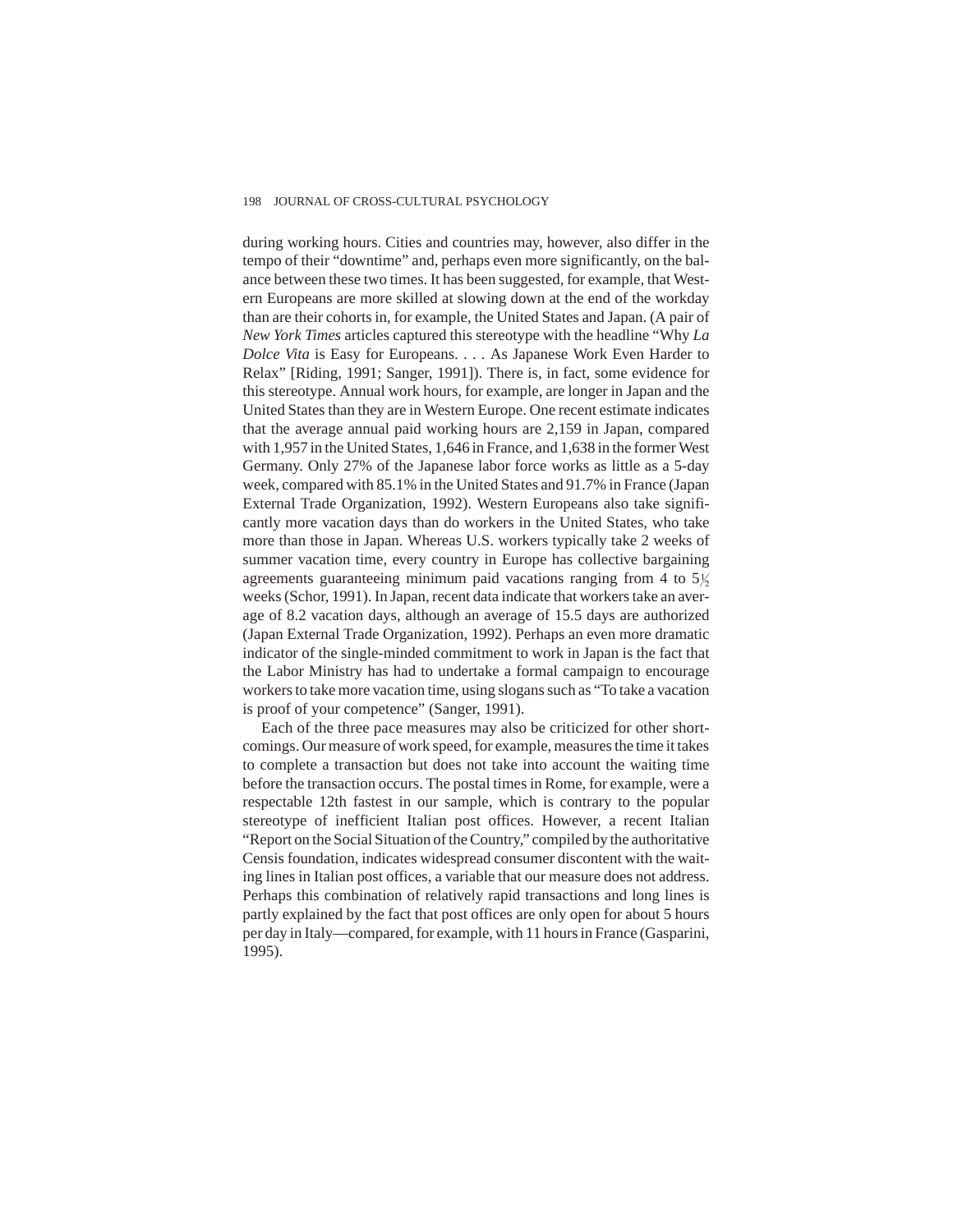Despite these shortcomings, however, the present data suggest a number of generally consistent economic patterns and geographic trends in the general pace of life—at least the pace of life in main downtown areas during the workday. The present data do not warrant inferences about the pace of life of any single city or country, just as generalizations about any entire sample do not justify inferences about individual participants within that sample. However, taken as a whole, the present data suggest a number of interesting patterns for the pace of life.

## **PREDICTORS OF THE PACE OF LIFE**

The present study provided strong support for each of the three previously untested hypotheses concerning the predictors (or correlates) of the pace of life: Hotter cities were slower than cooler ones, places with more vital economies were faster, and individualistic cultures were faster than those emphasizing collectivism. Although each of these community characteristics was significantly related to the overall pace of life, multiple regression analyses indicated that the variance in overall pace was best accounted for by the economic hypothesis.

It should be noted that the present measure of individualism-collectivism, which consisted of an expert but subjective rating, was not ideal. It would be helpful, in a future study, to test the relationship of this variable to pace of life by developing systematic, objective indicators of individualism-collectivism for the countries in our study.

A fourth hypothesis, that more populous places are faster, was not supported by the present results. As indicated earlier, however, the present study, which focused only on large cities, provided a very limited test of this hypothesis. It may be that there is a critical point beyond which population size does not relate to the pace of life. Bornstein's (1979) and Bornstein and Bornstein's (1976) earlier studies, which provided the strongest demonstration of the link between population size and pace, were based on cities with a wide range of population sizes, beginning at under 29,000. Only 3 of the 21 cities in their two studies combined had populations of more than 1 million. In the present study, 23 of the 28 cities for which population size data were available had populations of more than 1 million. It might be interesting in a future study to systematically select cities to test whether there is, in fact, a particular range, or critical cutoff point, for which population size is an important determinant of pace of life. The present study, however, does not address population size differences across the broad spectrum of city sizes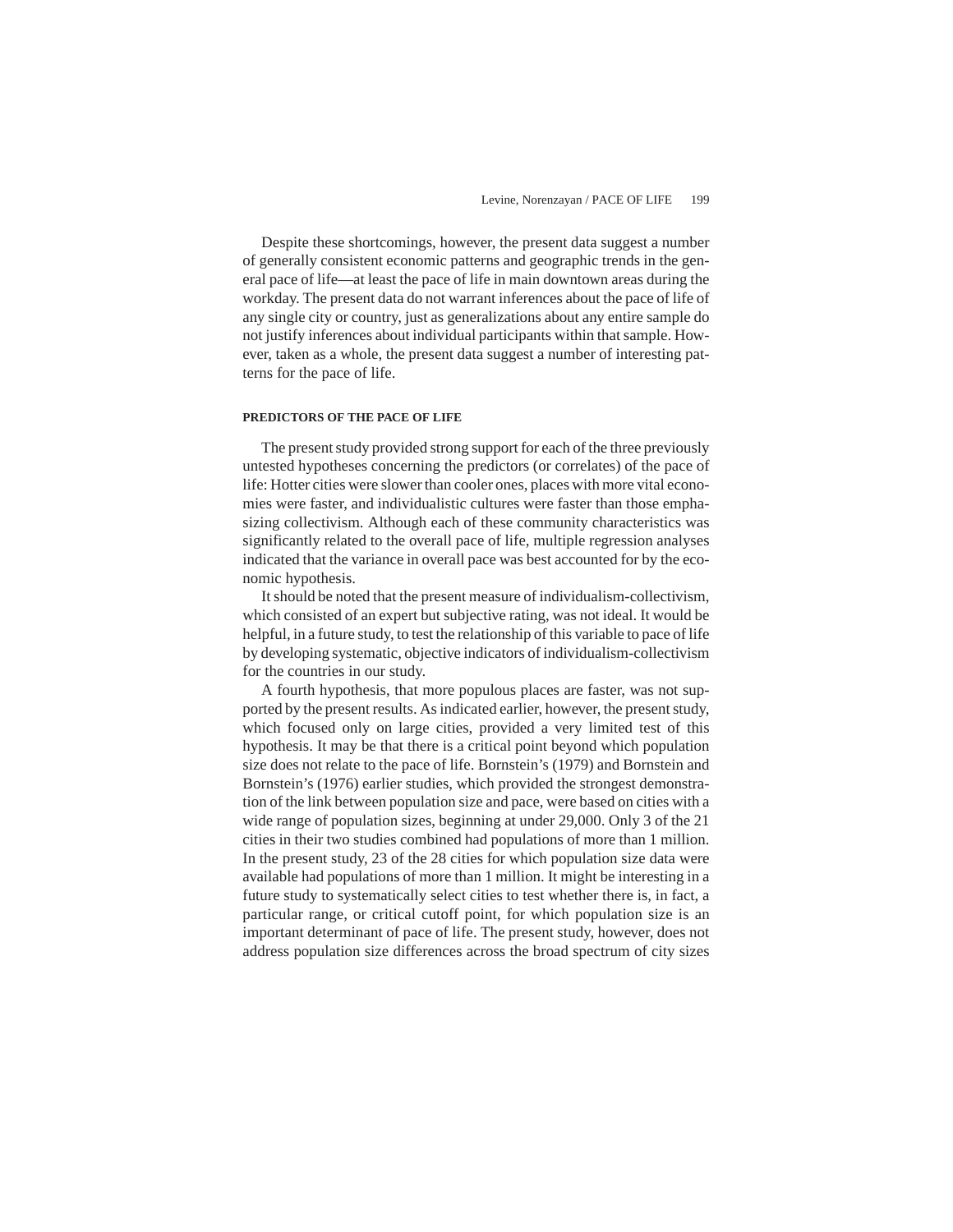that has been tested in previous studies. As such, it does not adequately challenge the results of previous studies that strongly demonstrate a positive relationship between population size and pace of life.

## **WELL-BEING AND THE PACE OF LIFE**

The present study also offered evidence that the pace of life is related to the physical and psychological well-being of communities: Faster places tended to have higher rates of death from CHD, smoking rates were higher in faster places, and people in faster places tended to report somewhat greater SWB. These relationships were not generally as strong as those between the predictor variables and the pace measures. They were, however, all in the predicted directions.

The finding that people in faster places tended to have higher CHD death rates but to also have higher SWB was particularly interesting. If a fast pace of life creates the stress that leads to CHD, should not this same stress make people less happy? The key to this seeming paradox may lie in the central role that the pace of life plays in the broader web of community characteristics in which these findings are embedded. Although the present data are correlational, we suggest that some of the same variables that successfully predict the pace of life are themselves the product of the pace of life that they create. Perhaps the two best examples of this are economic vitality and individualism-collectivism. Economic needs are primary forces in creating a sense of time urgency, and that sense of time urgency, in turn, leads to a productive economy. Similarly, a focus on individualism thrives on a rapid pace of life, which, in turn, creates pressure for further individualism. We argue that these forces—economic vitality and individualism—have both positive and negative consequences. On one hand, the focus on making every minute count and being productive creates the stressors that lead to cigarette smoking and CHD. On the other hand, they provide material comforts and a general standard of living that enhance the quality of life. Productivity and individualism—which in themselves are very difficult to separate from one another—have double-edged consequences.

It is interesting to note that the mixed consequences of these community variables have also been found on other measures. Diener (personal communication, March 23, 1995), for example, has observed that although divorce is much higher in individualistic nations, marital satisfaction is also often higher—the United States being a primary case in point. His research has also found that suicide and psychological well-being are both higher in individualistic cultures than in collective ones.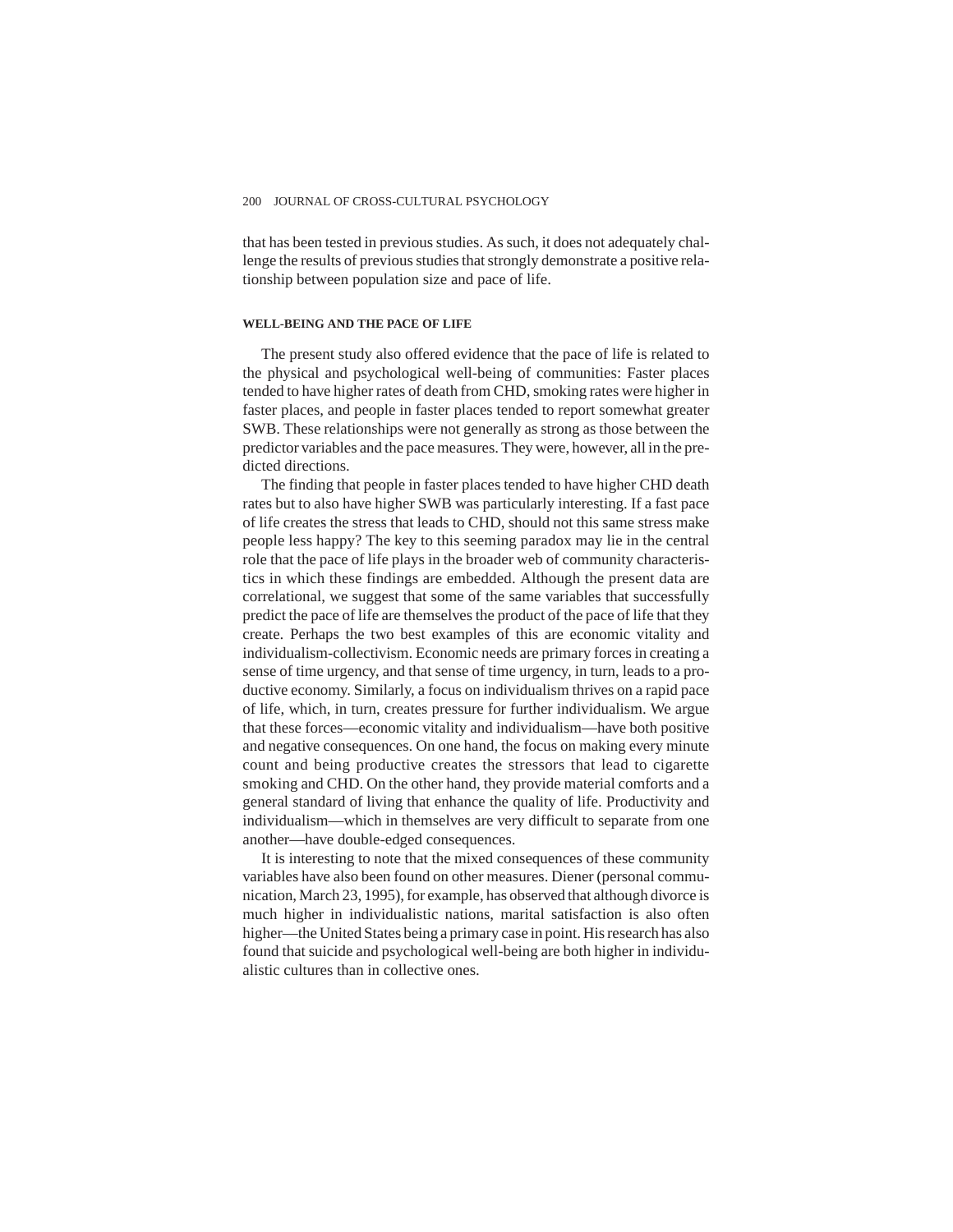## **CONCLUSIONS**

On the whole, the present results strongly support the hypotheses. Taken together, they suggest that the pace of life is central to a wide range of community characteristics that define the personality of a city or culture. The goal of the present study was to investigate clusters of regularities in the socioeconomic patterns of cultures that may relate to the pace of life, in the hope of leading to an eventual inclusive theory. Figure 1 summarizes the hypotheses and major findings of the present study and, extrapolating from the present correlational data, offers some speculations as a beginning toward building such a theory.

We propose that the relationships between pace of life and other community characteristics are frequently mutually reinforcing. Factors such as population size, economic conditions, and cultural values may raise or lower the characteristic pace of life. These norms may, in turn, directly alter the same population and cultural characteristics that produced them. For example, the economic opportunities in fast-paced places will tend to attract potential migrants, resulting in even larger population size and density. Similarly, the fast-paced norms generated by individualism exert pressure for even greater individualistic activity. Although not tested in this study, it is also suggested that migration patterns will be selective: People attracted to faster places may be the very ones who are likely to support a fast pace of life, and vice versa.

This model assigns a key role to economic vitality, which emerged as the strongest predictor in our study. Faster paced places will tend to be more economically productive—which then raises the value of time and, subsequently, the pace of life. The consequences of this economic vitality, as the present findings suggest, are mixed. On one hand, the very time stressors that are responsible for success lead to unhealthy behaviors (e.g., smoking) and stress-related physical problems (notably CHD). On the other hand, the tangible rewards of economic success raise the general level of psychological well-being. People in fast-paced places tend to be happier.

One further consequence of the pace of life that warrants future exploration is its relationship to social behavior. Cognitive processing theories predict that people who move quickly are less likely to find time for social responsibilities, particularly when those responsibilities involve strangers. Milgram's (1970) system overload theory, in particular, argues that one of the consequences of a rapid pace of life is inattention to the needs of strangers. Milgram hypothesizes that people who are confronted with more sensory inputs than they are able to process experience psychological overload. This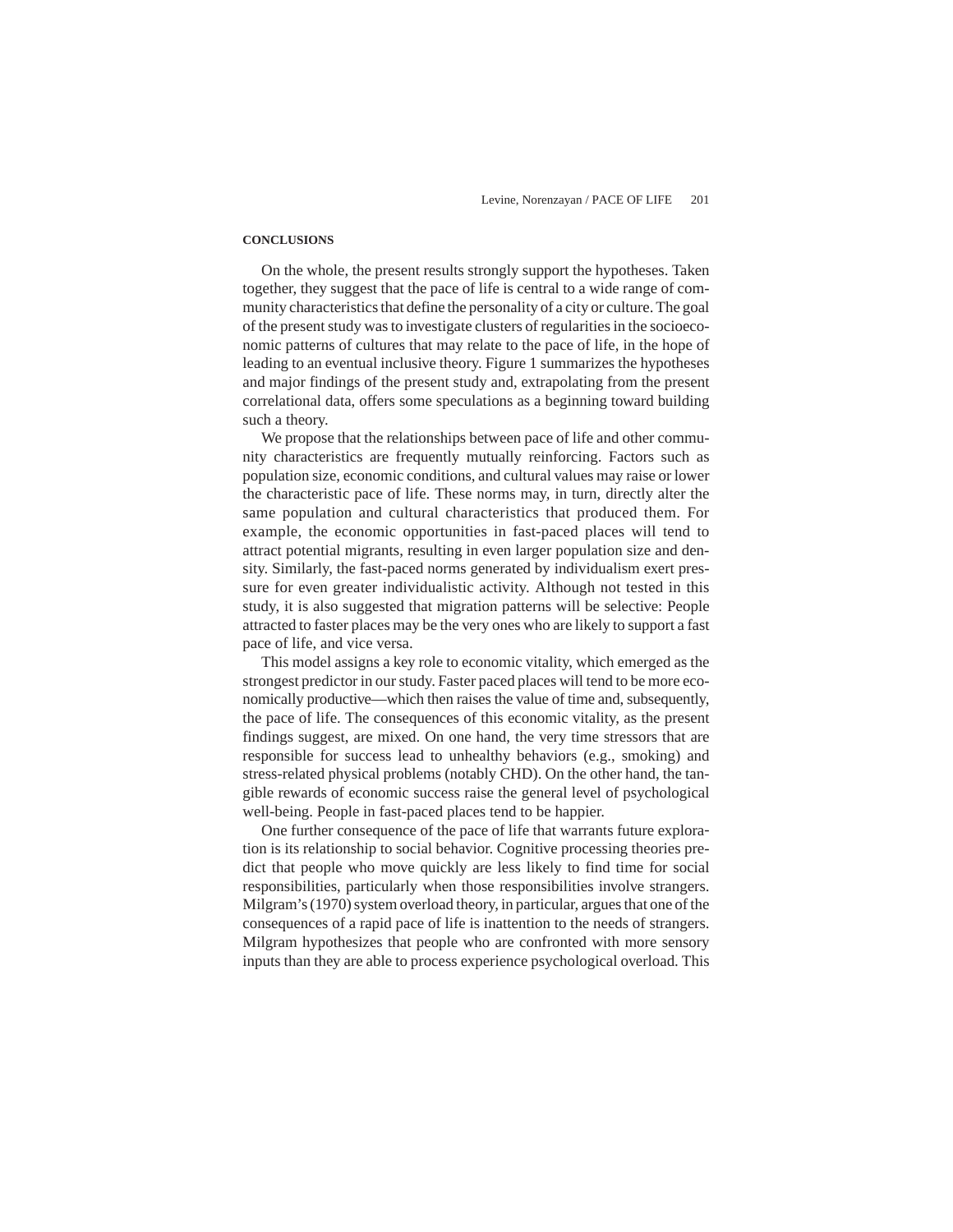

**Figure 1: A Community's Pace of Life: Some Predictors and Consequences**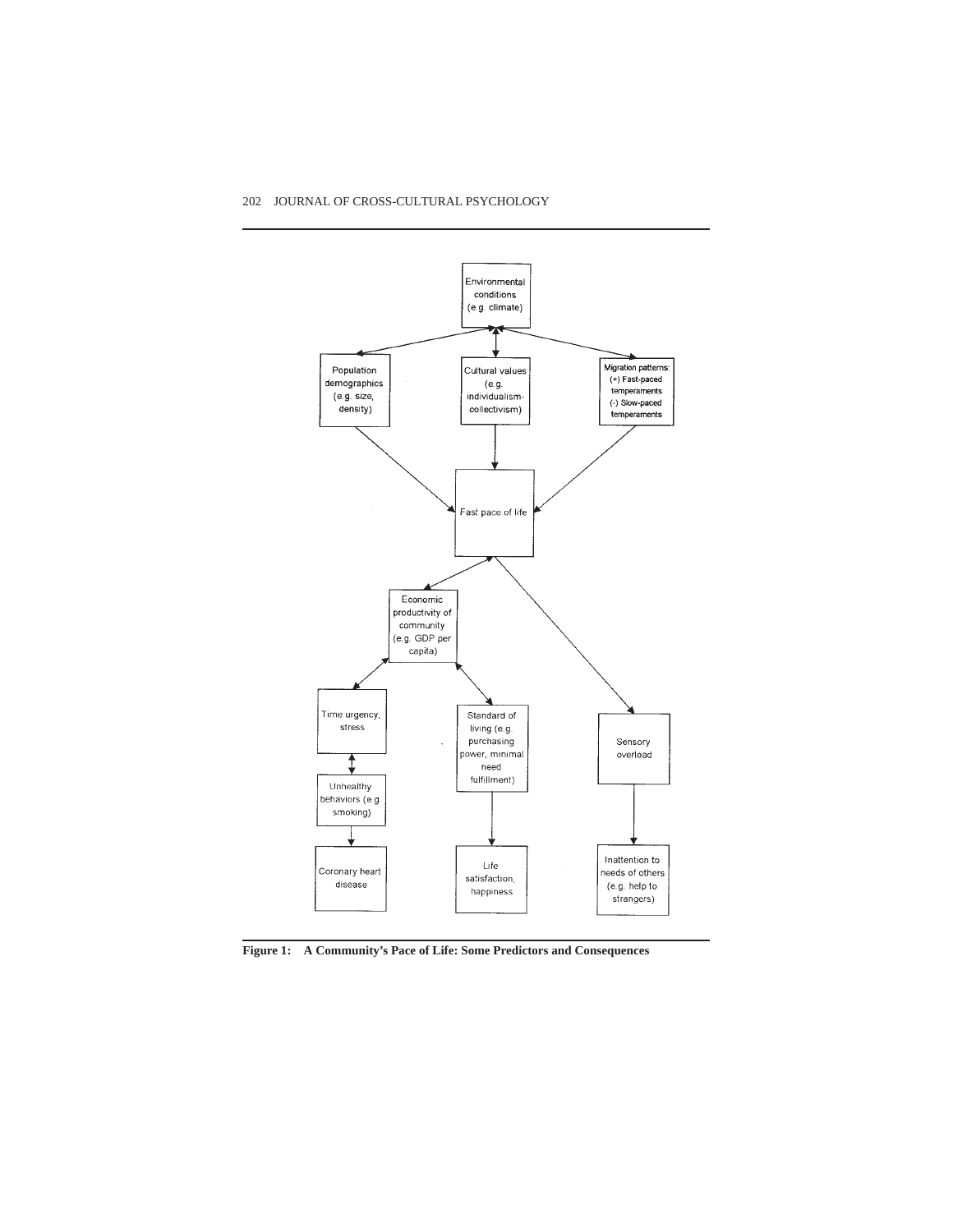is frequently the case in modern cities—the larger the city, the greater the overload. One way that the overloaded urbanite adapts to this predicament is by screening out nonessential stimuli. In essence, the city dweller focuses on his or her goals and moves directly toward them as quickly as possible. Because the needs of strangers are usually low on the urbanite's hierarchy of necessities, attention to these needs becomes a frequent casualty of the screening process. Indeed, there is evidence that people who are pressed for time are less likely to help a stranger than people who are not in a hurry (Darley & Batson, 1973).

It would be interesting to test this model in a future study using causal modeling analyses—to test which variables are, in fact, predictors and/or consequences of the pace of life, and which variables are mutually reinforcing. The small *N* in the current study did not permit the application of causal modeling to the present data.

This model speaks in generalizations. The course of any single culture may be buffered or altered by many factors. What the model does attempt to demonstrate is how broadly the pace of life is intertwined with other cultural characteristics and how central it is to the personality of a place and its people.

## **NOTE**

1. For simplicity, Hong Kong is referred to here as a country. Technically, however—at the time this study was conducted—it was a colony.

### **REFERENCES**

Amato, P. R. (1983). The effects of urbanization on interpersonal behavior. *Journal of Cross-Cultural Psychology*, *14*, 353-367.

Booth-Kewley, S., & Friedman, H. (1987). Psychological predictors of heart disease: A quantitative review. *Psychological Bulletin*, *101*, 343-362.

Bornstein, M. H. (1979). The pace of life: Revisited. *International Journal of Psychology*, *14*, 83-90.

Bornstein, M. H., & Bornstein, H. (1976). The pace of life. *Nature*, *259*, 557-559.

Buggie, S. (1993). Time-urgency in transitional Poland. *Polish Psychological Bulletin*, *24*, 167- 180.

Buggie, S. (1994, March). *Time urgency in the Arab Middle East*. Paper presented at the annual meeting of the Southeastern Psychological Association, New Orleans, LA.

Conway, H. M., & Liston, L. L. (1974). *The weather handbook*. Atlanta, GA: Conway Research. Cutter, S. L. (1985). *Ratings places: A geographic view on the quality of life*. Washington, DC: Association of American Geographers.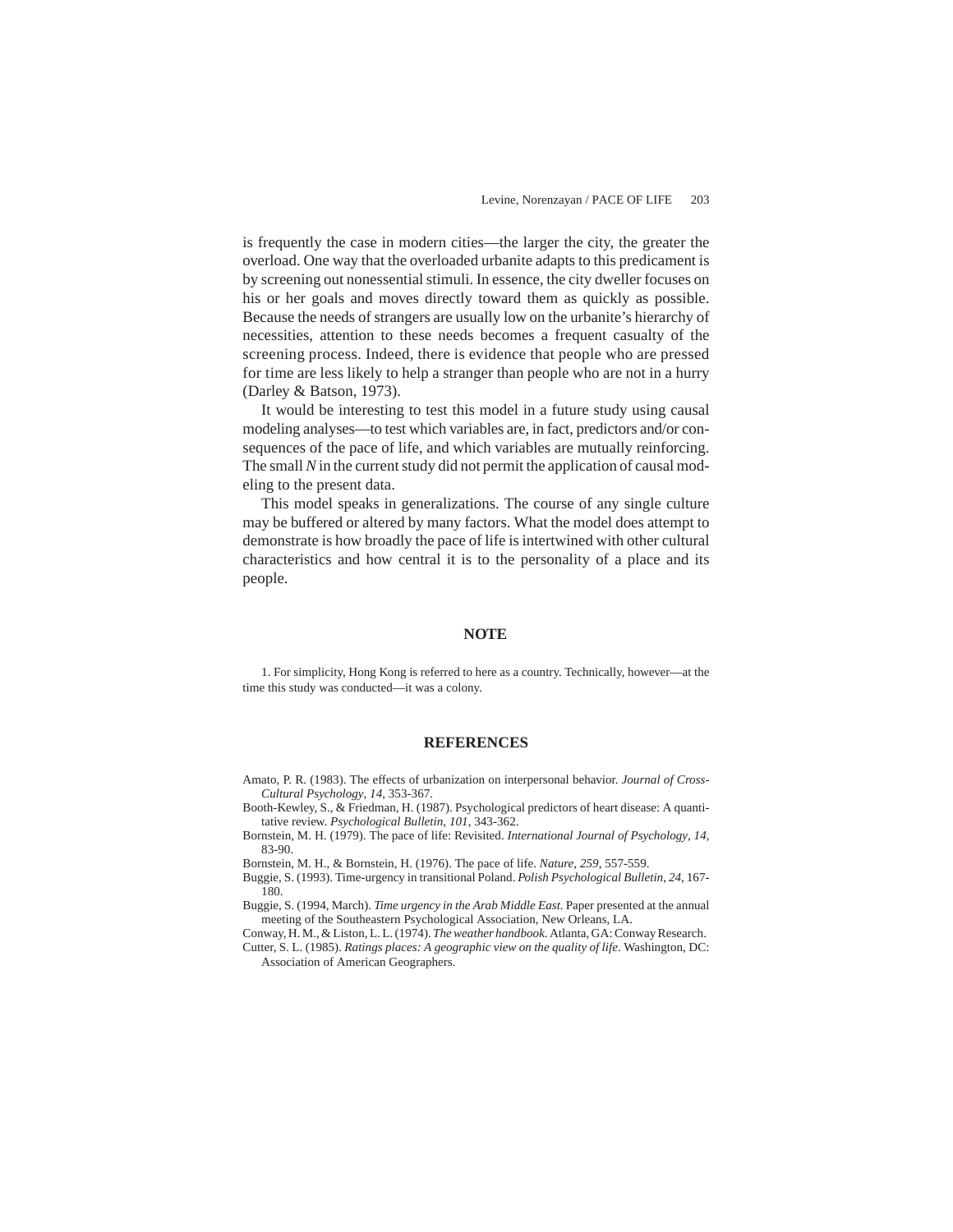- Darley, J. M., & Batson, C. D. (1973). From Jerusalem to Jericho: A study of situational and dispositional variables in helping behavior. *Journal of Personality & Social Psychology*, *27*, 100-108.
- Diener, E., Diener, M., & Diener, C. (1995). Factors predicting the subjective well-being of nations. *Journal of Personality & Social Psychology*, *69*, 851-864.
- Friedman, A. P., & Rosenman, R. H. (1974). *Type A behavior and your heart*.New York: Knopf.
- Friedman, M., Fleischman, N., & Price, V. (1996). Diagnosis of Type A behavior pattern. In R. Allan & S. Scheidt (Eds.), *Heart & mind: The practice of cardiac psychology* (pp. 179-
	- 195). Washington, DC: American Psychological Association.
- Friedman, M., & Ghandour, G. (1993). Medical diagnosis of Type A behavior. *American Heart Journal*, *126*, 607-618.
- Gasparini, G. (1995). On waiting. *Time & Society*, *4*, 29-45.
- Gottdiener, M. (1994). *The new urban sociology*. New York: McGraw-Hill.
- Greg, W. R. (1877). *Literary and social judgments*. London: Trubner.
- Hoch, I. (1976). City size effects, trends and policies. *Science*, *193*, 856-863.
- Hoel, L. A. (1968). Pedestrian travel rates in central business districts. *Traffic Engineering. 38*, 10-13.
- Hofstede, G. (1980). *Culture's consequences*. Beverly Hills, CA: Sage.
- Japan External Trade Organization. (1992). *Nippon 1992 business facts & figures*. Tokyo: Author.
- Krupat, E., & Guild, W. (1980). Defining the city: The use of objective and subjective measures for community description. *Journal of Social Issues*, *36*(3), 9-28.
- Lauer, R. H. (1981). *Temporal man: The meaning and uses of social time*. New York: Praeger.
- Levine, R. (1988). The pace of life across cultures. In J. E. McGrath (Ed.), *The social psychology of time: New perspectives* (pp. 39-62). Newbury Park, CA: Sage.
- Levine, R., & Bartlett K. (1984). Pace of life, punctuality and coronary heart disease in six countries. *Journal of Cross-Cultural Psychology*, *15*, 233-255.
- Levine, R., Lynch, K., Miyake, K., & Lucia, M. (1990). The Type A city: Coronary heart disease and the pace of life. *Journal of Behavioral Medicine*, *12*, 509-524.
- Levine, R., Miyake, K., & Lee M. (1989). Places rated revisited: Psycho-social pathology in metropolitan areas. *Environment and Behavior*, *21*, 531-553.
- Levine, R., West, L., & Reis, H. (1980). Perceptions of time and punctuality in the United States and Brazil. *Journal of Personality & Social Psychology*, *38*, 541-550.
- Lowin, A., Hottes, J., Sandler, B., & Bornstein, M. (1971). The pace of life and sensitivity to time in urban and rural settings: A preliminary study. *Journal of Social Psychology*, *83*, 247-253.
- Matthews, K. (1988). Coronary heart disease and Type A behaviors: Update on and alternative to the Booth-Kewley and Friedman (1987) quantitative review. *Psychological Bulletin*, *104*, 373-380.
- Milgram, S. (1970). The experience of living in cities. *Science*, *167*, 1461-1468.
- Nicolaides-Bouman, A., Wald, N., Forey, B., & Lee, P. (1993). *International smoking statistics: A collection of historical data from 22 economically developed countries*. London: Wolfson Institute of Preventitive Medicine.
- Norenzayan, A. (1994). [The pace of life in New York City]. Unpublished raw data.
- Riding, A. (1991, July 7). Why *la dolce vita* is easy for Europeans.... *The New York Times: The Week in Review*, p. 2.
- Rotton, J. (1985, August). *Pedestrian movement in warm and cool settings: Three quasiexperiments*. Paper presented at the annual meeting of the American Psychological Association, Los Angeles.
- Sanger, D. (1991, July 7). . . . As Japanese work ever harder to relax. *The New York Times: The Week in Review*, p. 2.
- Schor, J. B. (1991). *The overworked American: The unexpected decline of leisure*. New York: Basic Books.
- Singelis, T., Triandis, H., Bhawuk, D., & Gelfand, M. (1995). Horizontal and vertical dimensions of individualism and collectivism: A theoretical and measurement refinement. *Cross-Cultural Research*, *29*, 240-275.